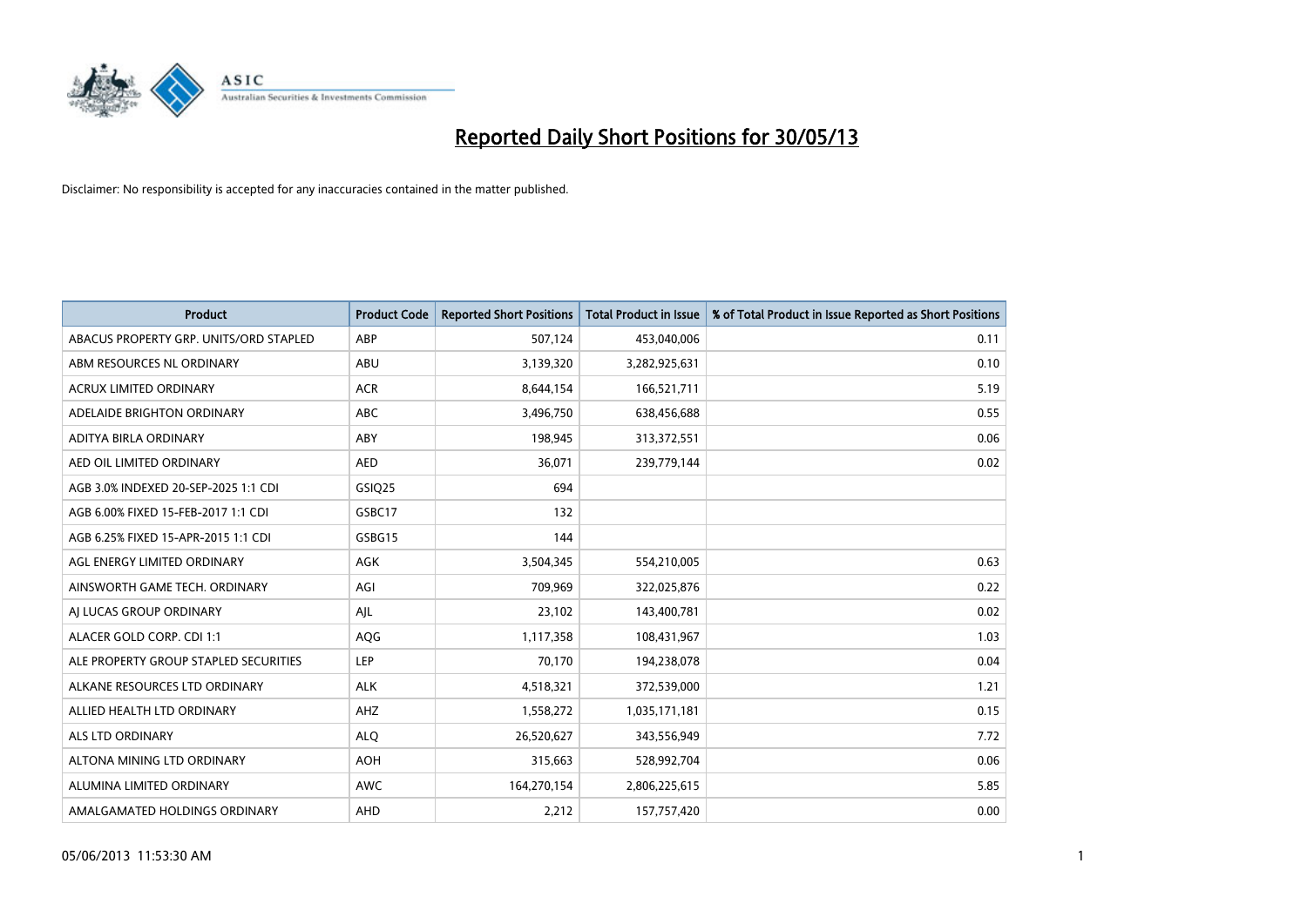

| <b>Product</b>                          | <b>Product Code</b> | <b>Reported Short Positions</b> | <b>Total Product in Issue</b> | % of Total Product in Issue Reported as Short Positions |
|-----------------------------------------|---------------------|---------------------------------|-------------------------------|---------------------------------------------------------|
| AMCOM TELECOMM, ORDINARY                | AMM                 | 140,987                         | 244,557,101                   | 0.06                                                    |
| AMCOR LIMITED ORDINARY                  | AMC                 | 5,048,656                       | 1,206,684,923                 | 0.42                                                    |
| AMP LIMITED ORDINARY                    | AMP                 | 8,716,142                       | 2,944,564,649                 | 0.30                                                    |
| AMPELLA MINING ORDINARY                 | AMX                 | 1,753,896                       | 248,000,493                   | 0.71                                                    |
| ANGLOGOLD ASHANTI CDI 5:1               | AGG                 | $\mathbf{1}$                    | 89,207,765                    | 0.00                                                    |
| ANSELL LIMITED ORDINARY                 | <b>ANN</b>          | 7,693,662                       | 130,631,752                   | 5.89                                                    |
| ANTARES ENERGY LTD ORDINARY             | AZZ                 | 329,484                         | 256,100,939                   | 0.13                                                    |
| ANZ BANKING GRP LTD ORDINARY            | ANZ                 | 6,696,813                       | 2,743,939,704                 | 0.24                                                    |
| APA GROUP STAPLED SECURITIES            | <b>APA</b>          | 5,238,823                       | 835,750,807                   | 0.63                                                    |
| APN NEWS & MEDIA ORDINARY               | <b>APN</b>          | 14,378,537                      | 661,526,586                   | 2.17                                                    |
| AQUARIUS PLATINUM. ORDINARY             | <b>AOP</b>          | 8,922,918                       | 486,851,336                   | 1.83                                                    |
| AQUILA RESOURCES ORDINARY               | <b>AQA</b>          | 12,688,612                      | 411,804,442                   | 3.08                                                    |
| ARAFURA RESOURCE LTD ORDINARY           | ARU                 | 8,367                           | 441,270,644                   | 0.00                                                    |
| ARB CORPORATION ORDINARY                | ARP                 | 319,124                         | 72,481,302                    | 0.44                                                    |
| ARDENT LEISURE GROUP STAPLED SECURITIES | AAD                 | 2,110,880                       | 397,803,987                   | 0.53                                                    |
| ARISTOCRAT LEISURE ORDINARY             | ALL                 | 5,679,667                       | 551,418,047                   | 1.03                                                    |
| ARRIUM LTD ORDINARY                     | ARI                 | 13,168,343                      | 1,355,433,903                 | 0.97                                                    |
| ASCIANO LIMITED ORDINARY                | <b>AIO</b>          | 15,274,150                      | 975,385,664                   | 1.57                                                    |
| ASG GROUP LIMITED ORDINARY              | ASZ                 | 1,412,129                       | 206,720,839                   | 0.68                                                    |
| ASPEN GROUP ORD/UNITS STAPLED           | APZ                 | 274,915                         | 1,192,665,422                 | 0.02                                                    |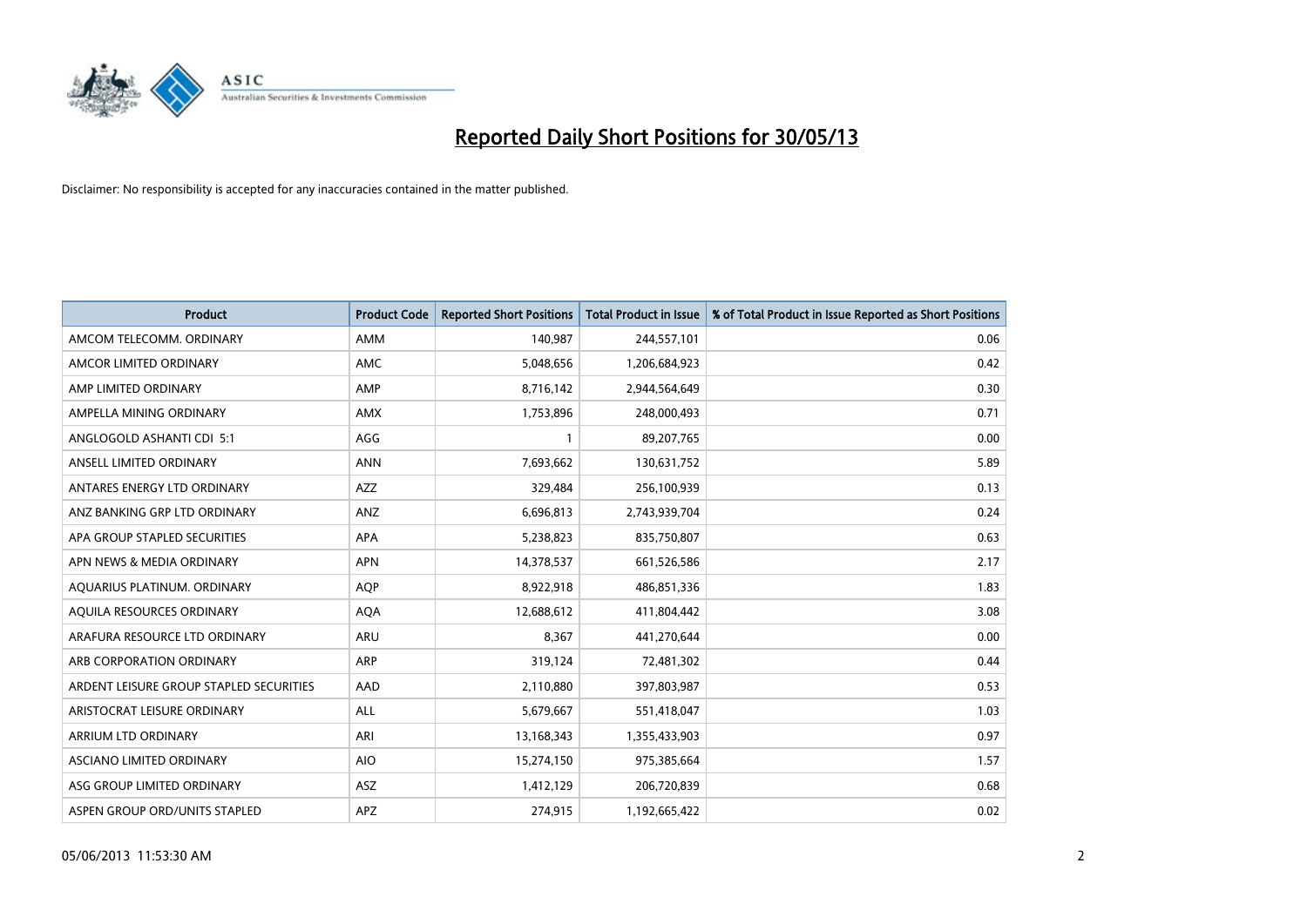

| <b>Product</b>                            | <b>Product Code</b> | <b>Reported Short Positions</b> | <b>Total Product in Issue</b> | % of Total Product in Issue Reported as Short Positions |
|-------------------------------------------|---------------------|---------------------------------|-------------------------------|---------------------------------------------------------|
| ASTRO JAP PROP GROUP STAPLED US PROHIBIT. | AJA                 | 90,572                          | 67,211,752                    | 0.13                                                    |
| ASX LIMITED ORDINARY                      | ASX                 | 1,761,140                       | 175,136,729                   | 1.01                                                    |
| ATLAS IRON LIMITED ORDINARY               | <b>AGO</b>          | 43,340,114                      | 909,718,409                   | 4.76                                                    |
| AUCKLAND INTERNATION ORDINARY             | <b>AIA</b>          | 247,232                         | 1,322,564,489                 | 0.02                                                    |
| AURIZON HOLDINGS LTD ORDINARY             | AZJ                 | 7,840,451                       | 2,137,284,503                 | 0.37                                                    |
| <b>AURORA OIL &amp; GAS ORDINARY</b>      | <b>AUT</b>          | 4,126,744                       | 447,885,778                   | 0.92                                                    |
| AUSDRILL LIMITED ORDINARY                 | ASL                 | 7,544,435                       | 312,277,224                   | 2.42                                                    |
| AUSENCO LIMITED ORDINARY                  | AAX                 | 1,034,933                       | 123,527,574                   | 0.84                                                    |
| <b>AUSTAL LIMITED ORDINARY</b>            | ASB                 | 973,059                         | 346,007,639                   | 0.28                                                    |
| AUSTBROKERS HOLDINGS ORDINARY             | <b>AUB</b>          | 12,831                          | 57,955,632                    | 0.02                                                    |
| AUSTIN ENGINEERING ORDINARY               | ANG                 | 610,331                         | 73,164,403                    | 0.83                                                    |
| AUSTRALAND PROPERTY STAPLED SECURITY      | <b>ALZ</b>          | 1,494,458                       | 578,324,670                   | 0.26                                                    |
| AUSTRALIAN AGRICULT, ORDINARY             | AAC                 | 2,626,964                       | 313,113,358                   | 0.84                                                    |
| AUSTRALIAN INFR LTD ORDINARY              | <b>AIX</b>          | 1,230,285                       | 620,733,944                   | 0.20                                                    |
| AUSTRALIAN PHARM, ORDINARY                | API                 | 245,272                         | 488,115,883                   | 0.05                                                    |
| AUTOMOTIVE HOLDINGS ORDINARY              | AHE                 | 195,897                         | 260,579,682                   | 0.08                                                    |
| AVIENNINGS LIMITED ORDINARY               | <b>AVJ</b>          | 121,391                         | 274,588,694                   | 0.04                                                    |
| AWE LIMITED ORDINARY                      | <b>AWE</b>          | 6,000,537                       | 522,116,985                   | 1.15                                                    |
| AZIMUTH RES LTD ORDINARY                  | <b>AZH</b>          | 1,262,501                       | 430,626,680                   | 0.29                                                    |
| <b>BANDANNA ENERGY ORDINARY</b>           | <b>BND</b>          | 26,223,281                      | 528,481,199                   | 4.96                                                    |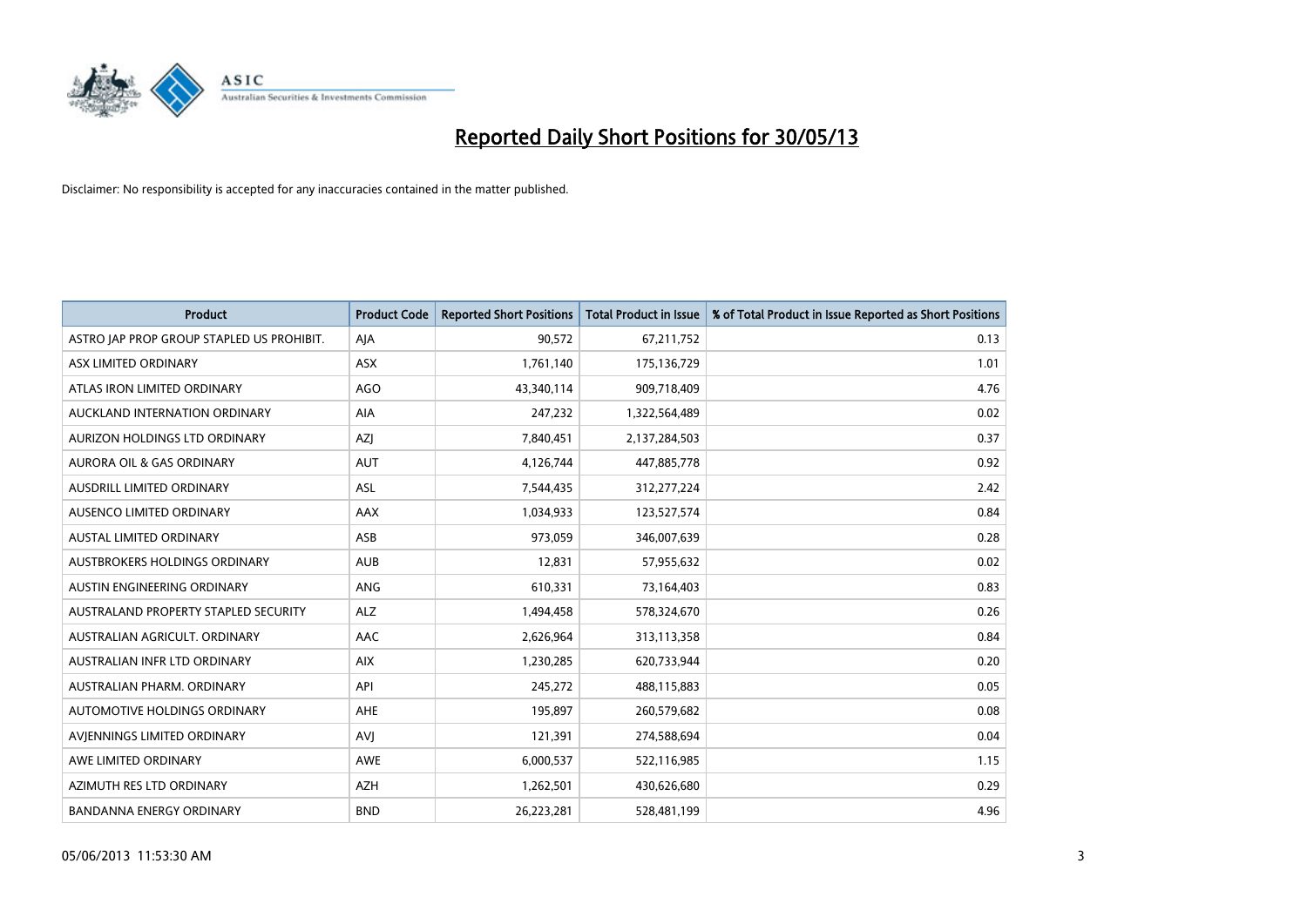

| <b>Product</b>                                | <b>Product Code</b> | <b>Reported Short Positions</b> | <b>Total Product in Issue</b> | % of Total Product in Issue Reported as Short Positions |
|-----------------------------------------------|---------------------|---------------------------------|-------------------------------|---------------------------------------------------------|
| BANK OF QUEENSLAND. ORDINARY                  | <b>BOQ</b>          | 4,448,607                       | 314,464,272                   | 1.41                                                    |
| BANNERMAN RESOURCES ORDINARY                  | <b>BMN</b>          | 999,898                         | 309,077,460                   | 0.32                                                    |
| <b>BASE RES LIMITED ORDINARY</b>              | <b>BSE</b>          | 3,818,876                       | 561,840,029                   | 0.68                                                    |
| BATHURST RESOURCES ORDINARY                   | <b>BTU</b>          | 30,996,496                      | 697,247,997                   | 4.45                                                    |
| <b>BC IRON LIMITED ORDINARY</b>               | <b>BCI</b>          | 575,216                         | 123,204,384                   | 0.47                                                    |
| BEACH ENERGY LIMITED ORDINARY                 | <b>BPT</b>          | 17,997,810                      | 1,267,805,688                 | 1.42                                                    |
| BEADELL RESOURCE LTD ORDINARY                 | <b>BDR</b>          | 41,511,099                      | 786,477,280                   | 5.28                                                    |
| BEGA CHEESE LTD ORDINARY                      | <b>BGA</b>          | 53                              | 151,866,050                   | 0.00                                                    |
| BENDIGO AND ADELAIDE ORDINARY                 | <b>BEN</b>          | 14,003,312                      | 407,166,826                   | 3.44                                                    |
| BERKELEY RESOURCES ORDINARY                   | <b>BKY</b>          | 285,624                         | 179,393,323                   | 0.16                                                    |
| <b>BHP BILLITON LIMITED ORDINARY</b>          | <b>BHP</b>          | 12,647,509                      | 3,211,691,105                 | 0.39                                                    |
| <b>BILLABONG ORDINARY</b>                     | <b>BBG</b>          | 11,737,812                      | 478,944,292                   | 2.45                                                    |
| <b>BLACKMORES LIMITED ORDINARY</b>            | <b>BKL</b>          | 6,042                           | 16,972,069                    | 0.04                                                    |
| <b>BLACKTHORN RESOURCES ORD US PROHIBITED</b> | <b>BTR</b>          | 430,782                         | 164,285,950                   | 0.26                                                    |
| <b>BLUESCOPE STEEL LTD ORDINARY</b>           | <b>BSL</b>          | 3,883,903                       | 558,243,305                   | 0.70                                                    |
| <b>BOART LONGYEAR ORDINARY</b>                | <b>BLY</b>          | 45,090,533                      | 461,163,412                   | 9.78                                                    |
| BORAL LIMITED. ORDINARY                       | <b>BLD</b>          | 39,496,761                      | 774,000,641                   | 5.10                                                    |
| <b>BRADKEN LIMITED ORDINARY</b>               | <b>BKN</b>          | 9,972,908                       | 169,240,662                   | 5.89                                                    |
| <b>BRAMBLES LIMITED ORDINARY</b>              | <b>BXB</b>          | 2,669,079                       | 1,557,294,344                 | 0.17                                                    |
| BREVILLE GROUP LTD ORDINARY                   | <b>BRG</b>          | 3,285,423                       | 130,095,322                   | 2.53                                                    |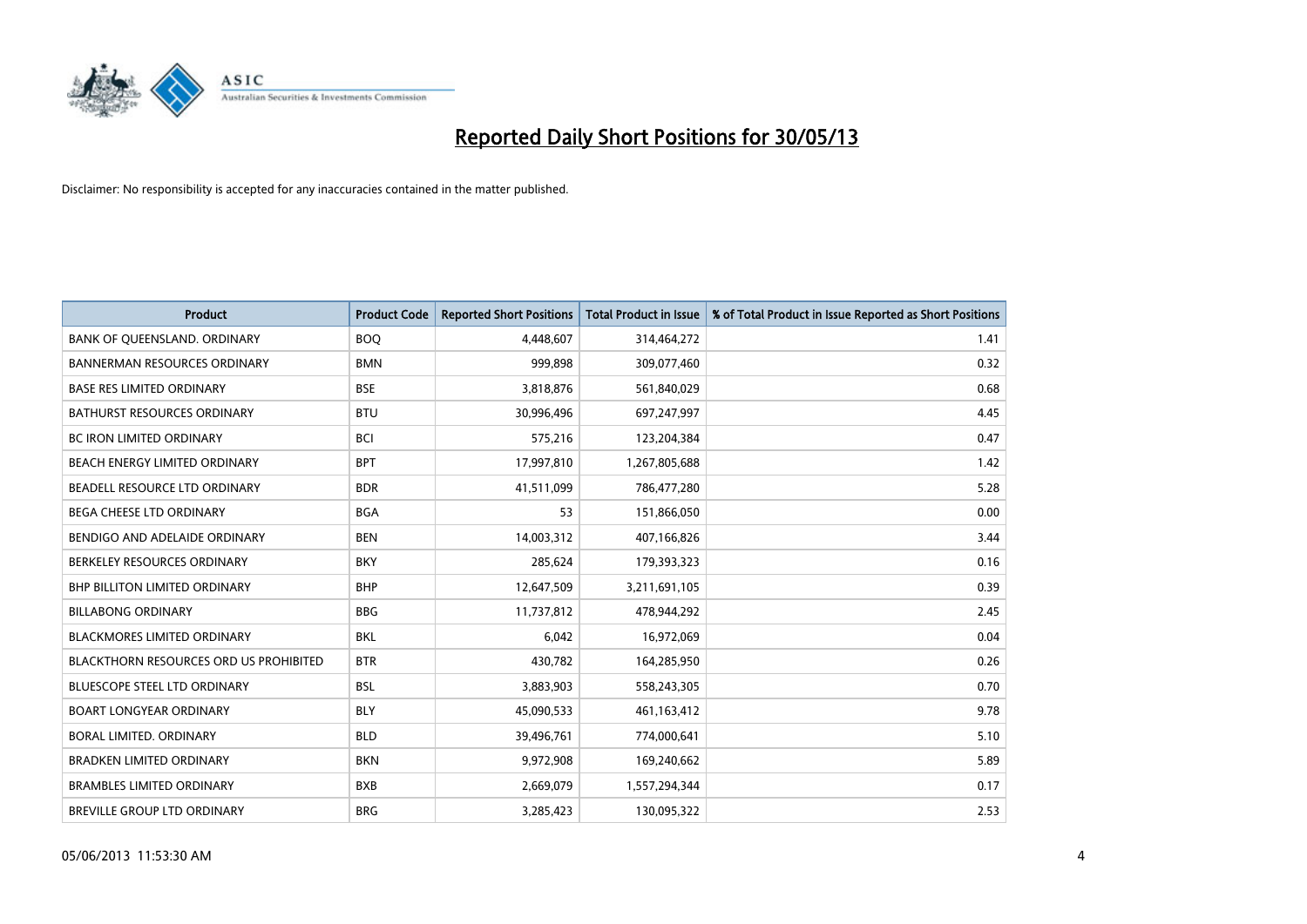

| <b>Product</b>                          | <b>Product Code</b> | <b>Reported Short Positions</b> | <b>Total Product in Issue</b> | % of Total Product in Issue Reported as Short Positions |
|-----------------------------------------|---------------------|---------------------------------|-------------------------------|---------------------------------------------------------|
| <b>BRICKWORKS LIMITED ORDINARY</b>      | <b>BKW</b>          | 20,051                          | 147,818,132                   | 0.01                                                    |
| BROCKMAN MINING LTD ORDINARY            | <b>BCK</b>          | 90,995                          | 7,894,482,131                 | 0.00                                                    |
| BT INVESTMENT MNGMNT ORDINARY           | <b>BTT</b>          | 9,787                           | 274,214,460                   | 0.00                                                    |
| <b>BURU ENERGY ORDINARY</b>             | <b>BRU</b>          | 16,907,593                      | 274,036,429                   | 6.17                                                    |
| <b>BWP TRUST ORDINARY UNITS</b>         | <b>BWP</b>          | 4,197,977                       | 537,753,954                   | 0.78                                                    |
| <b>CABCHARGE AUSTRALIA ORDINARY</b>     | CAB                 | 10,990,746                      | 120,430,683                   | 9.13                                                    |
| CALTEX AUSTRALIA ORDINARY               | <b>CTX</b>          | 3,163,077                       | 270,000,000                   | 1.17                                                    |
| CAPE LAMBERT RES LTD ORDINARY           | <b>CFE</b>          | 2,207,388                       | 685,107,562                   | 0.32                                                    |
| CARABELLA RES LTD ORDINARY              | <b>CLR</b>          | 100.000                         | 152,361,547                   | 0.07                                                    |
| <b>CARBON ENERGY ORDINARY</b>           | <b>CNX</b>          | 4,533                           | 782,684,355                   | 0.00                                                    |
| CARDNO LIMITED ORDINARY                 | CDD                 | 9,204,035                       | 143,726,327                   | 6.40                                                    |
| CARNARVON PETROLEUM ORDINARY            | <b>CVN</b>          | 39,246                          | 934,109,501                   | 0.00                                                    |
| CARSALES.COM LTD ORDINARY               | <b>CRZ</b>          | 2,310,059                       | 236,134,464                   | 0.98                                                    |
| <b>CASH CONVERTERS ORDINARY</b>         | CCV                 | 2,088,916                       | 423,861,025                   | 0.49                                                    |
| CEDAR WOODS PROP. ORDINARY              | <b>CWP</b>          | 1,643                           | 73,359,551                    | 0.00                                                    |
| CENTRAL PETROLEUM ORDINARY              | <b>CTP</b>          | 792,998                         | 1,440,078,845                 | 0.06                                                    |
| CERAMIC FUEL CELLS ORDINARY             | <b>CFU</b>          | 616,353                         | 1,591,941,620                 | 0.04                                                    |
| CFS RETAIL TRUST GRP STAPLED SECURITIES | <b>CFX</b>          | 51,176,697                      | 2,828,495,659                 | 1.81                                                    |
| CHALLENGER DIV.PRO. STAPLED UNITS       | <b>CDI</b>          | 76,240                          | 214,101,013                   | 0.04                                                    |
| CHALLENGER LIMITED ORDINARY             | <b>CGF</b>          | 2,461,422                       | 532,164,145                   | 0.46                                                    |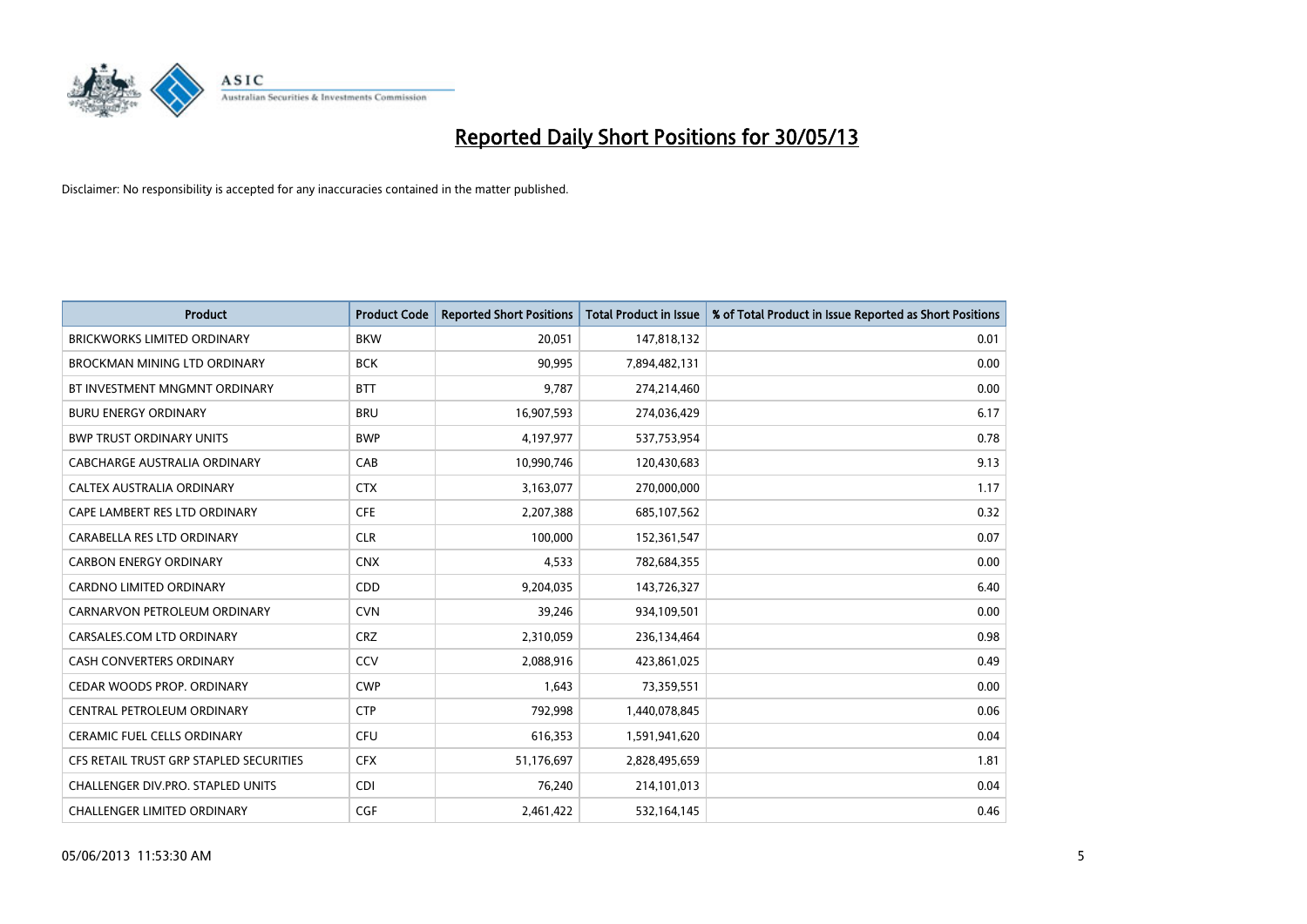

| <b>Product</b>                          | <b>Product Code</b> | <b>Reported Short Positions</b> | <b>Total Product in Issue</b> | % of Total Product in Issue Reported as Short Positions |
|-----------------------------------------|---------------------|---------------------------------|-------------------------------|---------------------------------------------------------|
| <b>CHANDLER MACLEOD LTD ORDINARY</b>    | <b>CMG</b>          | 452,719                         | 469,679,390                   | 0.10                                                    |
| CHARTER HALL GROUP STAPLED US PROHIBIT. | <b>CHC</b>          | 351,266                         | 302,262,312                   | 0.12                                                    |
| <b>CHARTER HALL RETAIL UNITS</b>        | <b>CQR</b>          | 2,941,613                       | 337,582,974                   | 0.87                                                    |
| <b>CHORUS LIMITED ORDINARY</b>          | <b>CNU</b>          | 68,718                          | 389,299,049                   | 0.02                                                    |
| CITIGOLD CORP LTD ORDINARY              | <b>CTO</b>          | 153,427                         | 1,352,907,765                 | 0.01                                                    |
| <b>CLOUGH LIMITED ORDINARY</b>          | <b>CLO</b>          | 6,629,103                       | 777,781,882                   | 0.85                                                    |
| COAL OF AFRICA LTD ORDINARY             | <b>CZA</b>          | 326                             | 1,048,368,613                 | 0.00                                                    |
| <b>COALSPUR MINES LTD ORDINARY</b>      | <b>CPL</b>          | 11,380,844                      | 639,748,901                   | 1.78                                                    |
| COCA-COLA AMATIL ORDINARY               | <b>CCL</b>          | 5,433,352                       | 763,590,249                   | 0.71                                                    |
| <b>COCHLEAR LIMITED ORDINARY</b>        | <b>COH</b>          | 3,669,966                       | 57,040,932                    | 6.43                                                    |
| <b>COCKATOO COAL ORDINARY</b>           | COK                 | 12,915,428                      | 1,016,746,908                 | 1.27                                                    |
| <b>CODAN LIMITED ORDINARY</b>           | <b>CDA</b>          | 385,956                         | 176,926,104                   | 0.22                                                    |
| <b>COLLINS FOODS LTD ORDINARY</b>       | <b>CKF</b>          | 539,108                         | 93,000,003                    | 0.58                                                    |
| COMMONWEALTH BANK, ORDINARY             | <b>CBA</b>          | 7,484,401                       | 1,609,180,841                 | 0.47                                                    |
| COMMONWEALTH PROP ORDINARY UNITS        | <b>CPA</b>          | 16,982,234                      | 2,347,003,413                 | 0.72                                                    |
| <b>COMPASS RESOURCES ORDINARY</b>       | <b>CMR</b>          | 7,472                           | 1,403,744,100                 | 0.00                                                    |
| <b>COMPUTERSHARE LTD ORDINARY</b>       | <b>CPU</b>          | 15,488,844                      | 556,203,079                   | 2.78                                                    |
| <b>CORP TRAVEL LIMITED ORDINARY</b>     | <b>CTD</b>          | 240,804                         | 78,081,184                    | 0.31                                                    |
| <b>CREDIT CORP GROUP ORDINARY</b>       | <b>CCP</b>          | 44,626                          | 45,932,899                    | 0.10                                                    |
| <b>CROMWELL PROP STAPLED SECURITIES</b> | <b>CMW</b>          | 2,670,849                       | 1,463,721,456                 | 0.18                                                    |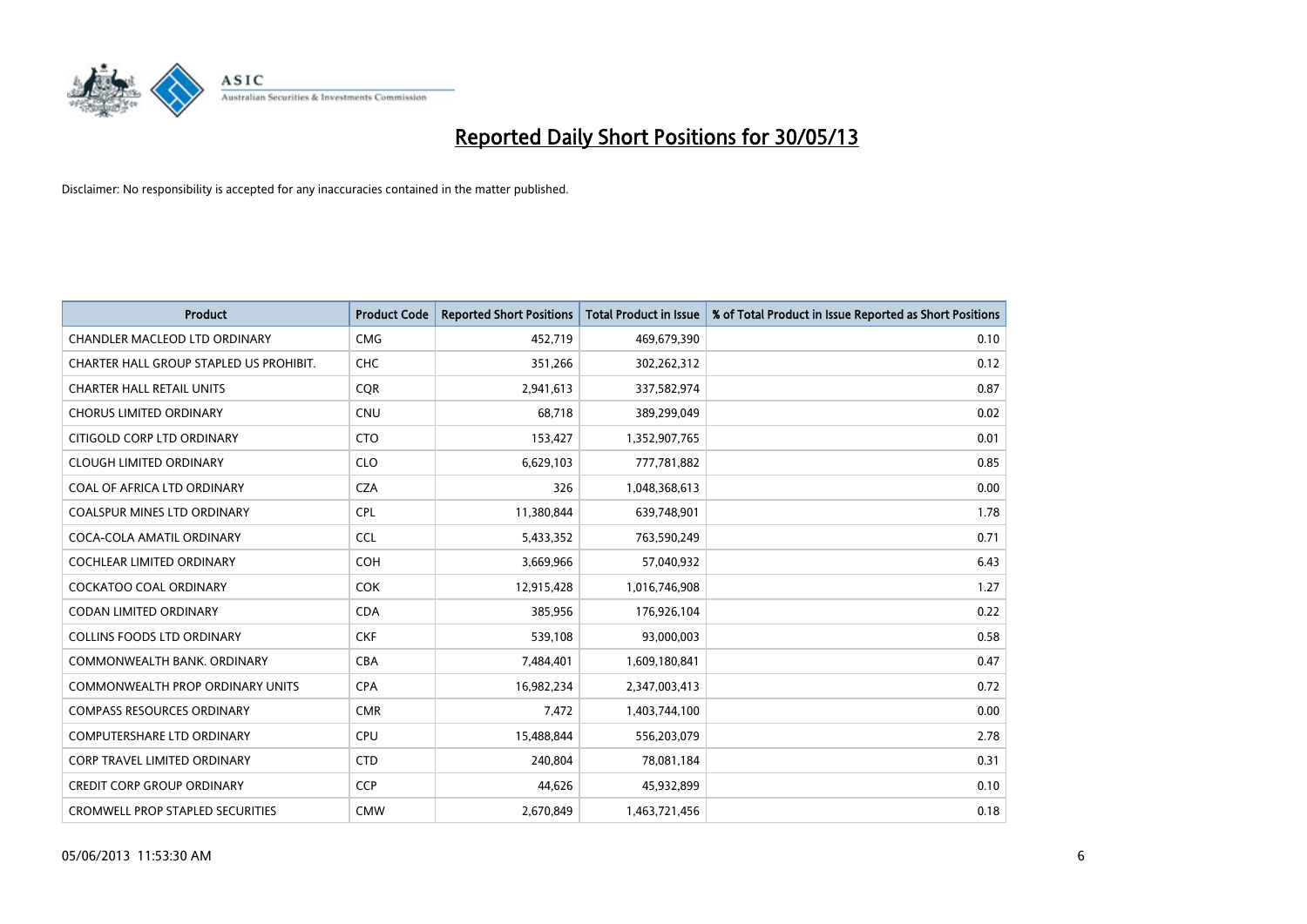

| <b>Product</b>                       | <b>Product Code</b> | <b>Reported Short Positions</b> | <b>Total Product in Issue</b> | % of Total Product in Issue Reported as Short Positions |
|--------------------------------------|---------------------|---------------------------------|-------------------------------|---------------------------------------------------------|
| <b>CROWN LIMITED ORDINARY</b>        | <b>CWN</b>          | 1,660,444                       | 728,394,185                   | 0.23                                                    |
| <b>CSG LIMITED ORDINARY</b>          | CSV                 | 128,557                         | 278,155,477                   | 0.05                                                    |
| <b>CSL LIMITED ORDINARY</b>          | <b>CSL</b>          | 464,389                         | 491,794,065                   | 0.09                                                    |
| <b>CSR LIMITED ORDINARY</b>          | <b>CSR</b>          | 35,429,598                      | 506,000,315                   | 7.00                                                    |
| <b>CUDECO LIMITED ORDINARY</b>       | CDU                 | 4,167,483                       | 199,877,294                   | 2.09                                                    |
| DART ENERGY LTD ORDINARY             | <b>DTE</b>          | 14,189,628                      | 878,988,226                   | 1.61                                                    |
| DATA#3 LIMITED ORDINARY              | <b>DTL</b>          | 113,328                         | 153,974,950                   | 0.07                                                    |
| DAVID JONES LIMITED ORDINARY         | <b>DJS</b>          | 51,801,606                      | 535,002,401                   | 9.68                                                    |
| <b>DECMIL GROUP LIMITED ORDINARY</b> | <b>DCG</b>          | 3,496,786                       | 168,203,219                   | 2.08                                                    |
| DEXUS PROPERTY GROUP STAPLED UNITS   | <b>DXS</b>          | 18,514,362                      | 4,839,024,176                 | 0.38                                                    |
| DISCOVERY METALS LTD ORDINARY        | <b>DML</b>          | 7,408,075                       | 486,986,451                   | 1.52                                                    |
| DOMINO PIZZA ENTERPR ORDINARY        | <b>DMP</b>          | 221,682                         | 70,192,674                    | 0.32                                                    |
| DORAY MINERALS LTD ORDINARY          | <b>DRM</b>          | 76,653                          | 141,866,768                   | 0.05                                                    |
| DOWNER EDI LIMITED ORDINARY          | <b>DOW</b>          | 4,829,802                       | 433,409,429                   | 1.11                                                    |
| DRILLSEARCH ENERGY ORDINARY          | <b>DLS</b>          | 19,588,932                      | 427,353,371                   | 4.58                                                    |
| DUET GROUP STAPLED US PROHIBIT.      | <b>DUE</b>          | 28,128,314                      | 1,169,314,842                 | 2.41                                                    |
| DULUXGROUP LIMITED ORDINARY          | <b>DLX</b>          | 7,082,505                       | 374,507,181                   | 1.89                                                    |
| DWS LTD ORDINARY                     | <b>DWS</b>          | 462,597                         | 132,362,763                   | 0.35                                                    |
| ECHO ENTERTAINMENT ORDINARY          | EGP                 | 1,981,571                       | 825,672,730                   | 0.24                                                    |
| ELDERS LIMITED ORDINARY              | <b>ELD</b>          | 16,004,954                      | 448,598,480                   | 3.57                                                    |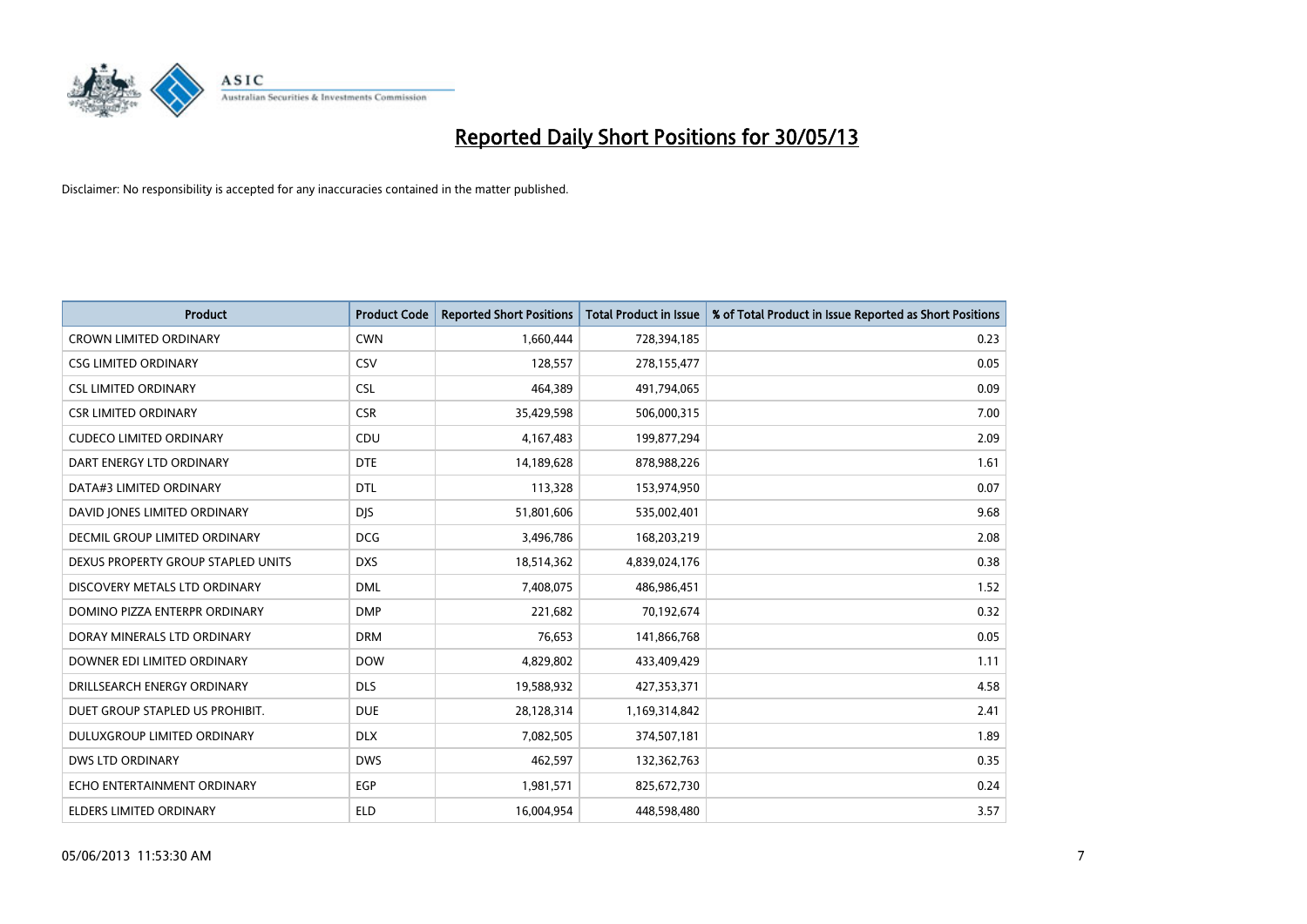

| <b>Product</b>                         | <b>Product Code</b> | <b>Reported Short Positions</b> | <b>Total Product in Issue</b> | % of Total Product in Issue Reported as Short Positions |
|----------------------------------------|---------------------|---------------------------------|-------------------------------|---------------------------------------------------------|
| ELEMENTAL MINERALS ORDINARY            | <b>ELM</b>          | 33,456                          | 288,587,228                   | 0.01                                                    |
| ELEMENTOS LIMITED ORDINARY             | ELT                 | 16                              | 154,349,209                   | 0.00                                                    |
| <b>EMECO HOLDINGS ORDINARY</b>         | <b>EHL</b>          | 23,727,534                      | 599,675,707                   | 3.96                                                    |
| <b>EMERCHANTS LTD ORDINARY</b>         | EML                 | 10,000                          | 100,346,889                   | 0.01                                                    |
| <b>ENDEAVOUR MIN CORP CDI 1:1</b>      | <b>EVR</b>          | 90,142                          | 125,053,398                   | 0.07                                                    |
| ENERGY RESOURCES ORDINARY 'A'          | <b>ERA</b>          | 10,836,125                      | 517,725,062                   | 2.09                                                    |
| <b>ENERGY WORLD CORPOR, ORDINARY</b>   | <b>EWC</b>          | 22,644,704                      | 1,734,166,672                 | 1.31                                                    |
| <b>ENVESTRA LIMITED ORDINARY</b>       | <b>ENV</b>          | 4,895,200                       | 1,796,808,474                 | 0.27                                                    |
| EQUATORIAL RES LTD ORDINARY            | EQX                 | 8                               | 119,835,353                   | 0.00                                                    |
| ERM POWER LIMITED ORDINARY             | EPW                 | 940                             | 176,733,723                   | 0.00                                                    |
| ETHANE PIPELINE STAPLED SECURITIES     | <b>EPX</b>          | 2,634                           | 69,302,275                    | 0.00                                                    |
| EVOLUTION MINING LTD ORDINARY          | <b>EVN</b>          | 18,824,233                      | 708,092,989                   | 2.66                                                    |
| FAIRFAX MEDIA LTD ORDINARY             | <b>FXI</b>          | 386,510,892                     | 2,351,955,725                 | 16.43                                                   |
| <b>FANTASTIC HOLDINGS ORDINARY</b>     | <b>FAN</b>          | 43,576                          | 102,739,538                   | 0.04                                                    |
| FAR LTD ORDINARY                       | <b>FAR</b>          | 22,121,932                      | 2,499,846,742                 | 0.88                                                    |
| FEDERATION CNTRES ORD/UNIT STAPLED SEC | <b>FDC</b>          | 2,462,700                       | 1,427,641,565                 | 0.17                                                    |
| FKP PROPERTY GROUP STAPLED SECURITIES  | <b>FKP</b>          | 9,050,681                       | 321,578,705                   | 2.81                                                    |
| FLEETWOOD CORP ORDINARY                | <b>FWD</b>          | 2,241,219                       | 60,522,619                    | 3.70                                                    |
| FLETCHER BUILDING ORDINARY             | <b>FBU</b>          | 3,554,557                       | 686,096,427                   | 0.52                                                    |
| FLEXIGROUP LIMITED ORDINARY            | FXL                 | 138,594                         | 299,147,864                   | 0.05                                                    |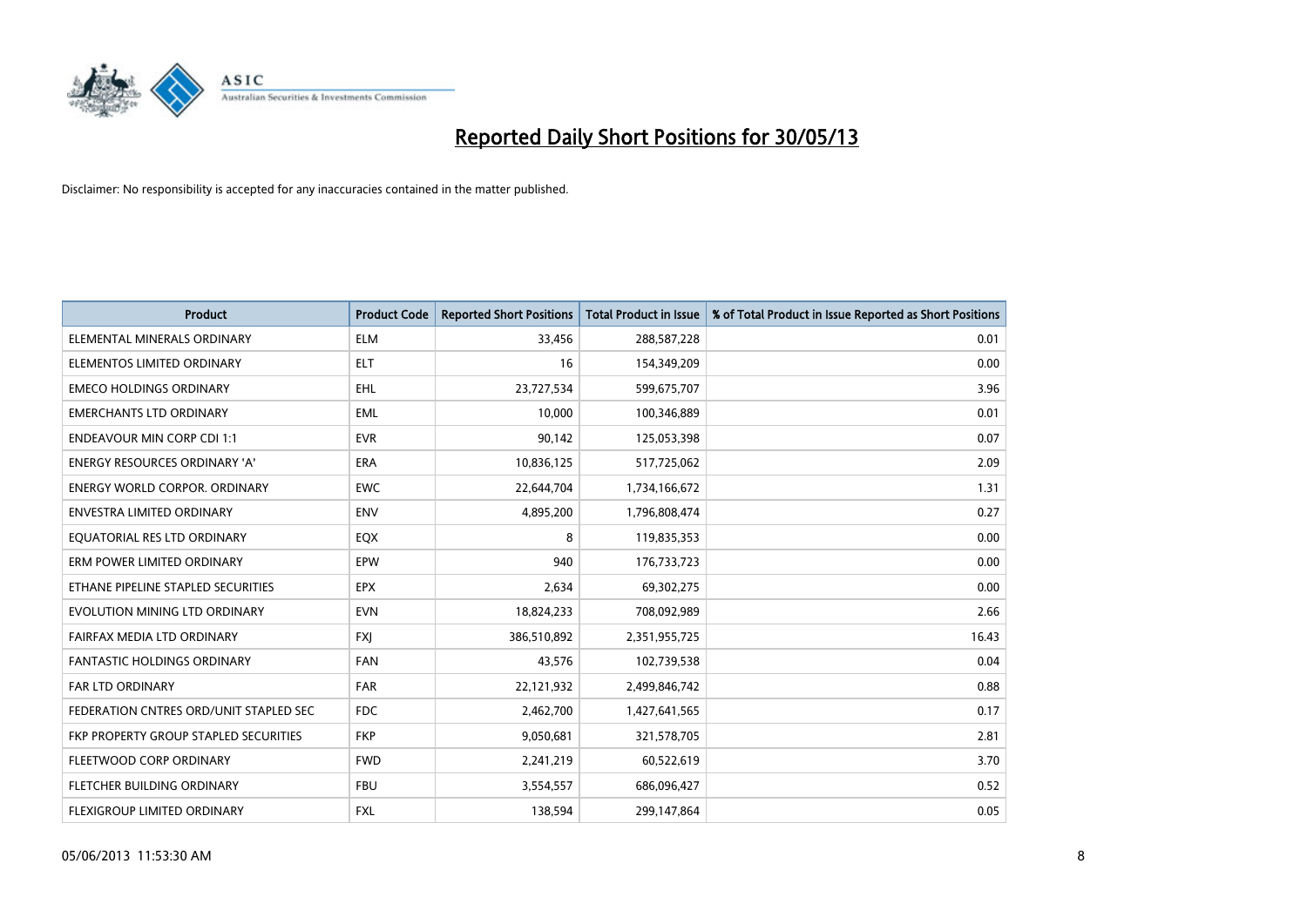

| <b>Product</b>                                   | <b>Product Code</b> | <b>Reported Short Positions</b> | <b>Total Product in Issue</b> | % of Total Product in Issue Reported as Short Positions |
|--------------------------------------------------|---------------------|---------------------------------|-------------------------------|---------------------------------------------------------|
| <b>FLIGHT CENTRE ORDINARY</b>                    | <b>FLT</b>          | 11,295,296                      | 100,418,807                   | 11.25                                                   |
| FLINDERS MINES LTD ORDINARY                      | <b>FMS</b>          | 3,018,710                       | 1,821,300,404                 | 0.17                                                    |
| <b>FOCUS MINERALS LTD ORDINARY</b>               | <b>FML</b>          | 44,751,463                      | 9,137,375,877                 | 0.49                                                    |
| FORGE GROUP LIMITED ORDINARY                     | <b>FGE</b>          | 1,229,738                       | 86,169,014                    | 1.43                                                    |
| FORTESCUE METALS GRP ORDINARY                    | <b>FMG</b>          | 157,858,063                     | 3,113,798,659                 | 5.07                                                    |
| <b>G.U.D. HOLDINGS ORDINARY</b>                  | GUD                 | 5,835,438                       | 71,341,319                    | 8.18                                                    |
| <b>G8 EDUCATION LIMITED ORDINARY</b>             | <b>GEM</b>          | 787,185                         | 272,151,612                   | 0.29                                                    |
| <b>GALAXY RESOURCES ORDINARY</b>                 | <b>GXY</b>          | 3,851,130                       | 584,355,501                   | 0.66                                                    |
| <b>GEODYNAMICS LIMITED ORDINARY</b>              | GDY                 | 850                             | 406,452,608                   | 0.00                                                    |
| <b>GINDALBIE METALS LTD ORDINARY</b>             | GBG                 | 47,447,990                      | 1,492,154,301                 | 3.18                                                    |
| <b>GOODMAN FIELDER. ORDINARY</b>                 | GFF                 | 40,590,702                      | 1,955,559,207                 | 2.08                                                    |
| <b>GOODMAN GROUP STAPLED</b>                     | <b>GMG</b>          | 4,659,504                       | 1,713,233,947                 | 0.27                                                    |
| GPT GROUP STAPLED SEC.                           | GPT                 | 3,735,728                       | 1,768,731,729                 | 0.21                                                    |
| <b>GRAINCORP LIMITED A CLASS ORDINARY</b>        | <b>GNC</b>          | 1,680,261                       | 228,855,628                   | 0.73                                                    |
| <b>GRANGE RESOURCES, ORDINARY</b>                | <b>GRR</b>          | 5,510,544                       | 1,156,492,195                 | 0.48                                                    |
| <b>GREENLAND MIN EN LTD ORDINARY</b>             | GGG                 | 5,846,757                       | 571,975,263                   | 1.02                                                    |
| <b>GROWTHPOINT PROPERTY ORD/UNIT STAPLED SEC</b> | GOZ                 | 12,440                          | 402,830,366                   | 0.00                                                    |
| <b>GRYPHON MINERALS LTD ORDINARY</b>             | GRY                 | 15,170,033                      | 400,464,983                   | 3.79                                                    |
| <b>GUILDFORD COAL LTD ORDINARY</b>               | <b>GUF</b>          | 1,603,036                       | 635,046,899                   | 0.25                                                    |
| <b>GUNNS LIMITED ORDINARY</b>                    | <b>GNS</b>          | 51,772,667                      | 848,401,559                   | 6.10                                                    |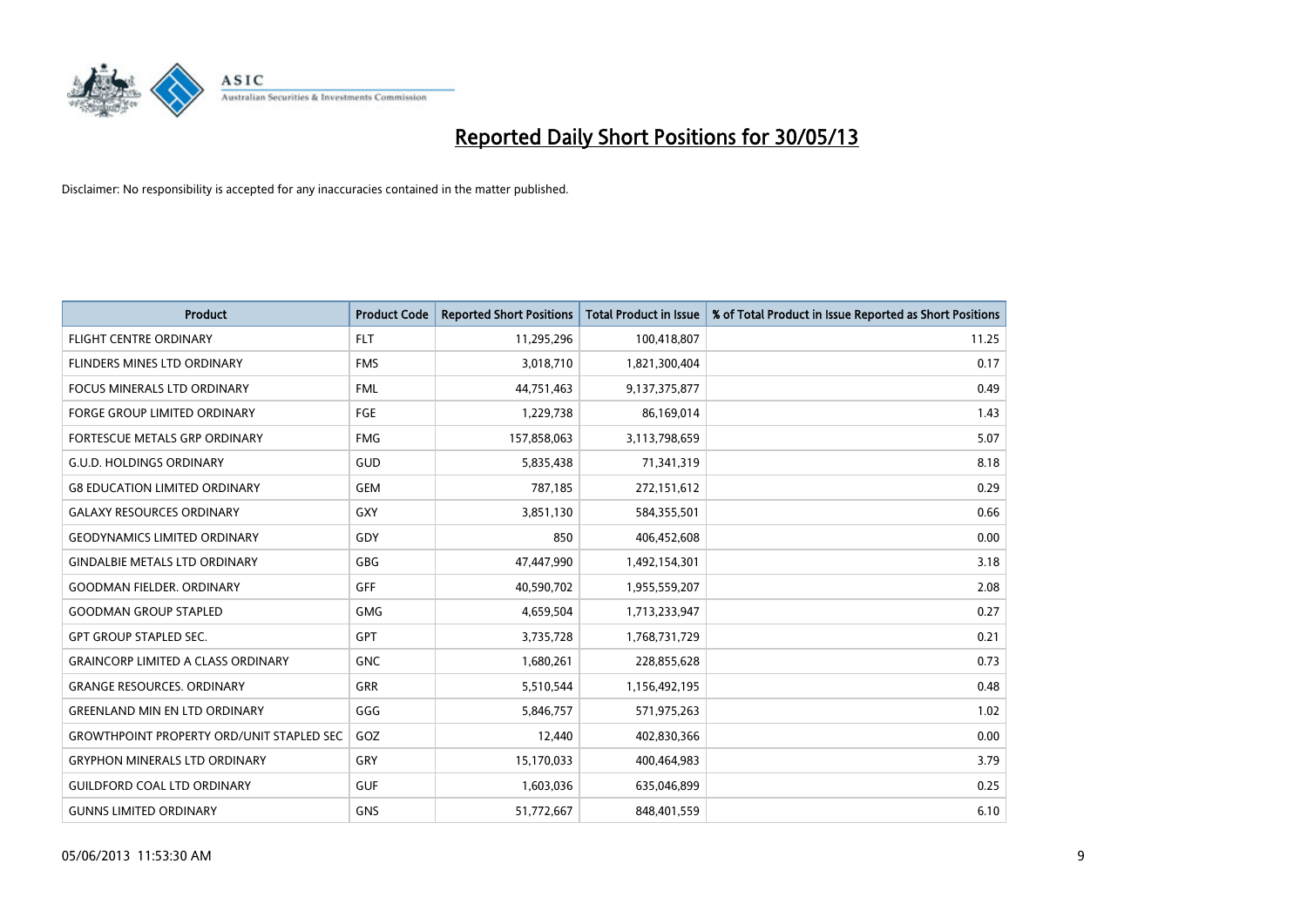

| <b>Product</b>                      | <b>Product Code</b> | <b>Reported Short Positions</b> | <b>Total Product in Issue</b> | % of Total Product in Issue Reported as Short Positions |
|-------------------------------------|---------------------|---------------------------------|-------------------------------|---------------------------------------------------------|
| <b>GWA GROUP LTD ORDINARY</b>       | <b>GWA</b>          | 9,783,632                       | 306,533,770                   | 3.19                                                    |
| HARVEY NORMAN ORDINARY              | <b>HVN</b>          | 79,060,502                      | 1,062,316,784                 | 7.44                                                    |
| HASTIE GROUP LIMITED ORDINARY       | <b>HST</b>          | 114,417                         | 137,353,504                   | 0.08                                                    |
| <b>HENDERSON GROUP CDI 1:1</b>      | <b>HGG</b>          | 2,827,208                       | 749,697,955                   | 0.38                                                    |
| HFA HOLDINGS LIMITED ORDINARY       | <b>HFA</b>          | 3,809                           | 117,332,831                   | 0.00                                                    |
| HILLGROVE RES LTD ORDINARY          | <b>HGO</b>          | 1,734,834                       | 1,022,760,221                 | 0.17                                                    |
| HILLS HOLDINGS LTD ORDINARY         | <b>HIL</b>          | 713,374                         | 246,500,444                   | 0.29                                                    |
| HORIZON OIL LIMITED ORDINARY        | <b>HZN</b>          | 62,444,050                      | 1,135,266,515                 | 5.50                                                    |
| <b>ICAR ASIA LTD ORDINARY</b>       | ICQ                 | 11,217                          | 91,231,886                    | 0.01                                                    |
| <b>ICON ENERGY LIMITED ORDINARY</b> | <b>ICN</b>          | 72                              | 533,391,210                   | 0.00                                                    |
| <b>IINET LIMITED ORDINARY</b>       | <b>IIN</b>          | 1,810,876                       | 161,238,847                   | 1.12                                                    |
| <b>ILUKA RESOURCES ORDINARY</b>     | ILU                 | 51,766,061                      | 418,700,517                   | 12.36                                                   |
| <b>IMDEX LIMITED ORDINARY</b>       | <b>IMD</b>          | 6,725,082                       | 210,473,188                   | 3.20                                                    |
| IMF (AUSTRALIA) LTD ORDINARY        | IMF                 | 1,159,710                       | 123,201,716                   | 0.94                                                    |
| <b>INCITEC PIVOT ORDINARY</b>       | IPL                 | 20,196,864                      | 1,628,730,107                 | 1.24                                                    |
| INDEPENDENCE GROUP ORDINARY         | <b>IGO</b>          | 5,228,833                       | 232,882,535                   | 2.25                                                    |
| INDOPHIL RESOURCES ORDINARY         | <b>IRN</b>          | 1,489,425                       | 1,203,146,194                 | 0.12                                                    |
| INFIGEN ENERGY STAPLED SECURITIES   | <b>IFN</b>          | 3,307,651                       | 762,265,972                   | 0.43                                                    |
| <b>INSURANCE AUSTRALIA ORDINARY</b> | <b>IAG</b>          | 1,771,955                       | 2,079,034,021                 | 0.09                                                    |
| INTEGRATED RESEARCH ORDINARY        | IRI                 | 57,888                          | 168,361,953                   | 0.03                                                    |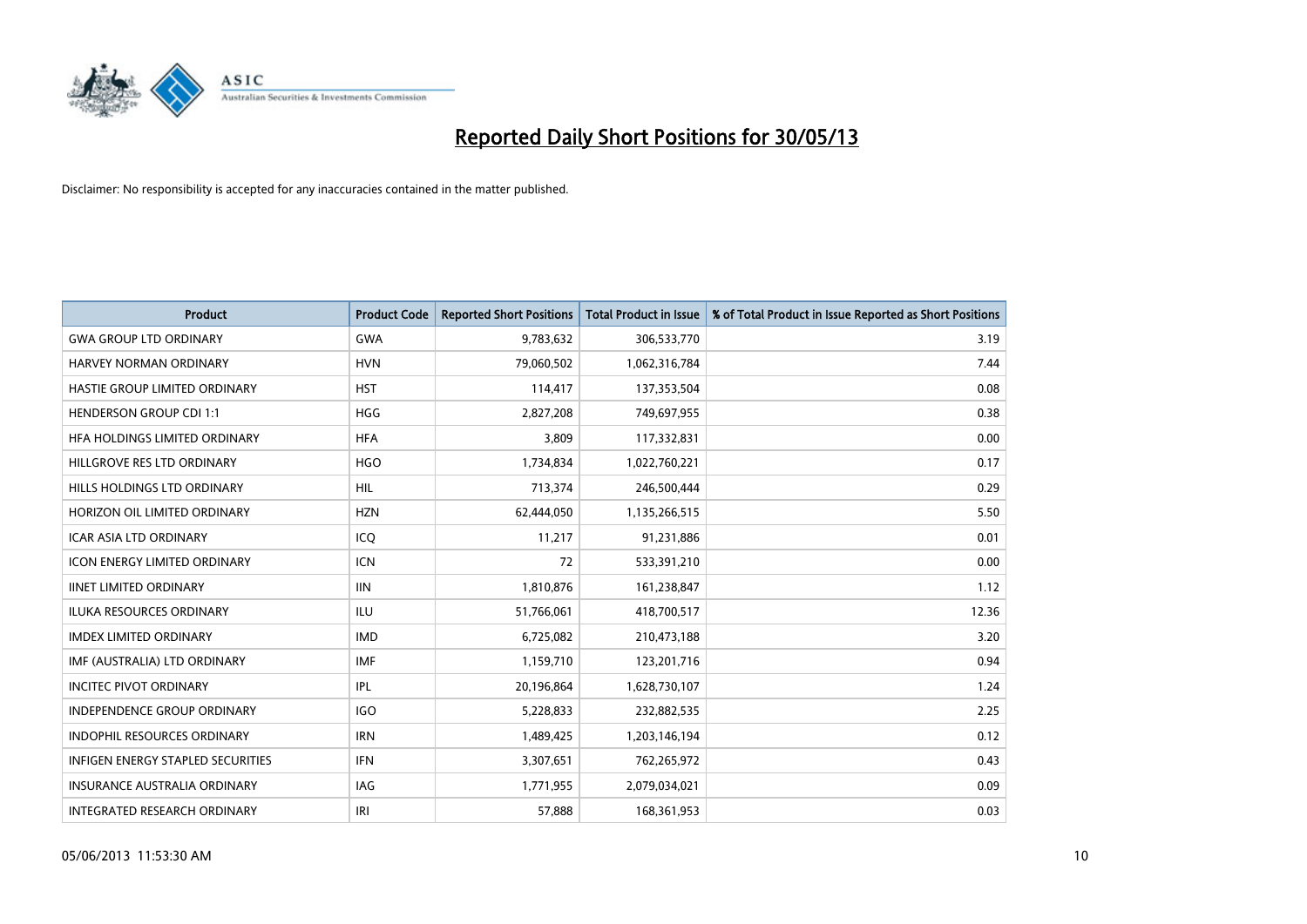

| Product                                         | <b>Product Code</b> | <b>Reported Short Positions</b> | <b>Total Product in Issue</b> | % of Total Product in Issue Reported as Short Positions |
|-------------------------------------------------|---------------------|---------------------------------|-------------------------------|---------------------------------------------------------|
| <b>INTREPID MINES ORDINARY</b>                  | IAU                 | 18,972,941                      | 555,875,414                   | 3.41                                                    |
| <b>INVESTA OFFICE FUND STAPLED SECURITIES</b>   | IOF                 | 1,507,237                       | 614,047,458                   | 0.25                                                    |
| <b>INVOCARE LIMITED ORDINARY</b>                | <b>IVC</b>          | 1,860,253                       | 110,030,298                   | 1.69                                                    |
| <b>ION LIMITED ORDINARY</b>                     | <b>ION</b>          | 164,453                         | 256,365,105                   | 0.06                                                    |
| <b>IOOF HOLDINGS LTD ORDINARY</b>               | IFL                 | 2,319,881                       | 232,118,034                   | 1.00                                                    |
| <b>IRESS LIMITED ORDINARY</b>                   | <b>IRE</b>          | 2,196,644                       | 128,620,231                   | 1.71                                                    |
| <b>IRON ORE HOLDINGS ORDINARY</b>               | <b>IOH</b>          | 26,197                          | 161,174,005                   | 0.02                                                    |
| ISHARES GLB HEALTH CDI 1:1                      | IXJ                 | 4,318                           | 13,050,000                    | 0.03                                                    |
| <b>IVANHOE AUSTRALIA ORDINARY</b>               | <b>IVA</b>          | 1,475,085                       | 725,494,382                   | 0.20                                                    |
| <b>JAMES HARDIE INDUST CHESS DEPOSITARY INT</b> | <b>IHX</b>          | 4,097,752                       | 441,654,684                   | 0.93                                                    |
| JB HI-FI LIMITED ORDINARY                       | <b>JBH</b>          | 16,630,096                      | 98,947,309                    | 16.81                                                   |
| <b>JUMBO INTERACTIVE ORDINARY</b>               | JIN                 | 26,866                          | 43,552,560                    | 0.06                                                    |
| <b>JUPITER MINES ORDINARY</b>                   | <b>IMS</b>          | 975,740                         | 2,281,835,383                 | 0.04                                                    |
| <b>KAGARA LTD ORDINARY</b>                      | KZL                 | 3,391,221                       | 798,953,117                   | 0.42                                                    |
| KAROON GAS AUSTRALIA ORDINARY                   | <b>KAR</b>          | 2,836,738                       | 221,420,769                   | 1.28                                                    |
| KATHMANDU HOLD LTD ORDINARY                     | <b>KMD</b>          | 83,471                          | 200,215,894                   | 0.04                                                    |
| <b>KBL MINING LIMITED ORDINARY</b>              | <b>KBL</b>          | 1,820                           | 293,535,629                   | 0.00                                                    |
| KINGSGATE CONSOLID, ORDINARY                    | <b>KCN</b>          | 5,873,863                       | 152,191,905                   | 3.86                                                    |
| KINGSROSE MINING LTD ORDINARY                   | <b>KRM</b>          | 483,328                         | 291,959,871                   | 0.17                                                    |
| LEIGHTON HOLDINGS ORDINARY                      | LEI                 | 12,972,969                      | 337,230,813                   | 3.85                                                    |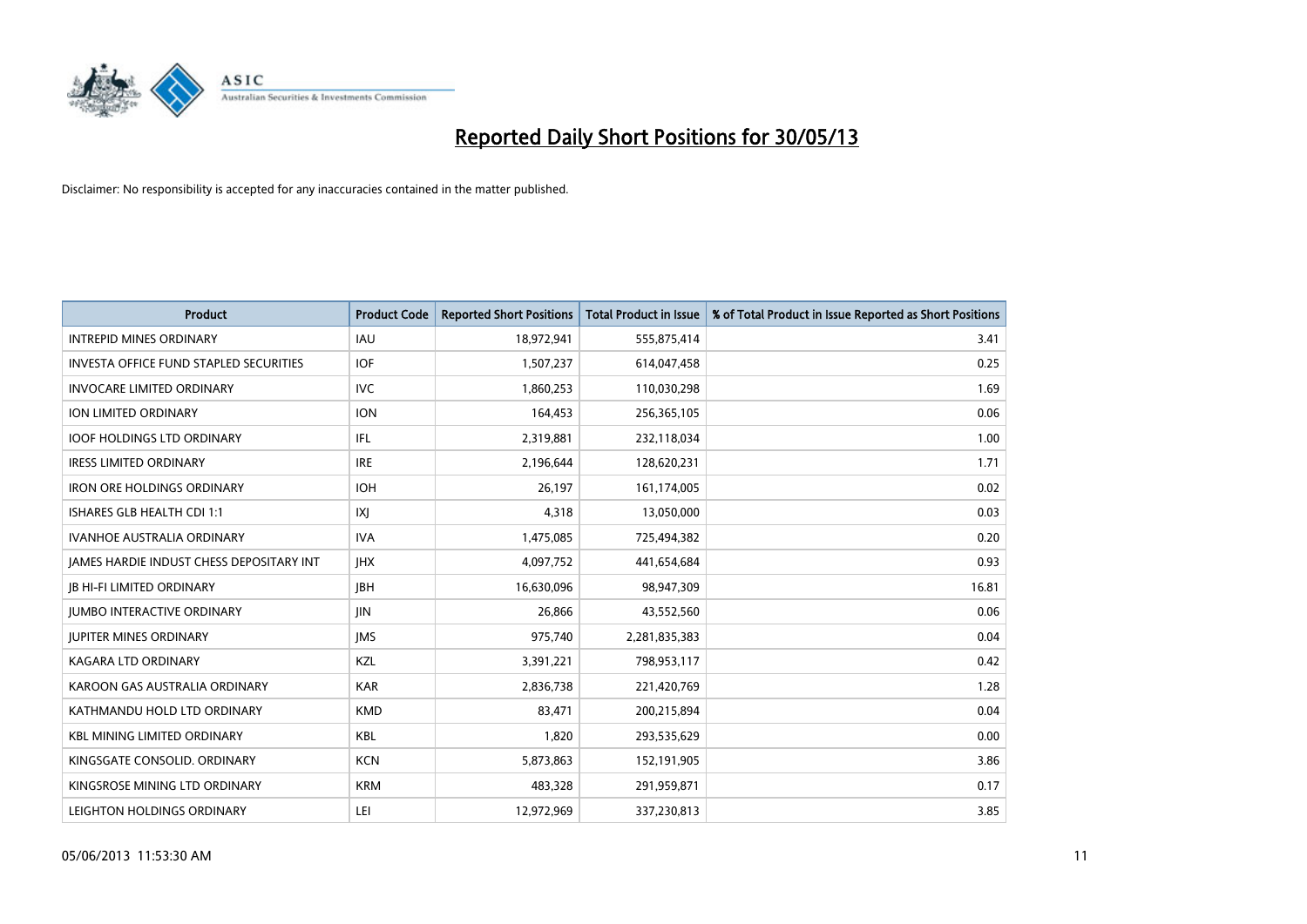

| <b>Product</b>                        | <b>Product Code</b> | <b>Reported Short Positions</b> | <b>Total Product in Issue</b> | % of Total Product in Issue Reported as Short Positions |
|---------------------------------------|---------------------|---------------------------------|-------------------------------|---------------------------------------------------------|
| LEND LEASE GROUP UNIT/ORD STAPLED     | LLC                 | 3,365,969                       | 575,508,314                   | 0.58                                                    |
| LINC ENERGY LTD ORDINARY              | LNC                 | 13,268,499                      | 520,765,276                   | 2.55                                                    |
| LION SELECTION GRP ORDINARY           | <b>LSX</b>          | 36                              | 88,033,228                    | 0.00                                                    |
| LYNAS CORPORATION ORDINARY            | <b>LYC</b>          | 203,174,402                     | 1,960,801,292                 | 10.36                                                   |
| M2 TELECOMMUNICATION ORDINARY         | <b>MTU</b>          | 5,424,596                       | 178,320,592                   | 3.04                                                    |
| <b>MACA LIMITED ORDINARY</b>          | <b>MLD</b>          | 237,646                         | 172,500,000                   | 0.14                                                    |
| MACMAHON HOLDINGS ORDINARY            | <b>MAH</b>          | 10,617,507                      | 1,261,699,966                 | 0.84                                                    |
| MACO ATLAS ROADS GRP ORDINARY STAPLED | <b>MQA</b>          | 24,572,233                      | 478,531,436                   | 5.13                                                    |
| MACQUARIE GROUP LTD ORDINARY          | <b>MOG</b>          | 2,436,691                       | 339,732,361                   | 0.72                                                    |
| MAGELLAN FIN GRP LTD ORDINARY         | <b>MFG</b>          | 835,304                         | 152,782,876                   | 0.55                                                    |
| <b>MATRIX C &amp; E LTD ORDINARY</b>  | <b>MCE</b>          | 3,554,126                       | 94,555,428                    | 3.76                                                    |
| <b>MAVERICK DRILLING ORDINARY</b>     | <b>MAD</b>          | 15,601,044                      | 452,726,751                   | 3.45                                                    |
| MCMILLAN SHAKESPEARE ORDINARY         | <b>MMS</b>          | 869,515                         | 74,523,965                    | 1.17                                                    |
| MCPHERSON'S LTD ORDINARY              | <b>MCP</b>          | 77,126                          | 89,294,198                    | 0.09                                                    |
| MEDUSA MINING LTD ORDINARY            | <b>MML</b>          | 2,360,289                       | 188,903,911                   | 1.25                                                    |
| MEO AUSTRALIA LTD ORDINARY            | <b>MEO</b>          | 120,506                         | 627,264,587                   | 0.02                                                    |
| MERMAID MARINE ORDINARY               | <b>MRM</b>          | 825,569                         | 228,166,230                   | 0.36                                                    |
| MESOBLAST LIMITED ORDINARY            | <b>MSB</b>          | 16,793,134                      | 315,423,901                   | 5.32                                                    |
| METALS X LIMITED ORDINARY             | <b>MLX</b>          | 77,960                          | 1,651,766,110                 | 0.00                                                    |
| METCASH LIMITED ORDINARY              | <b>MTS</b>          | 66,451,612                      | 880,704,786                   | 7.55                                                    |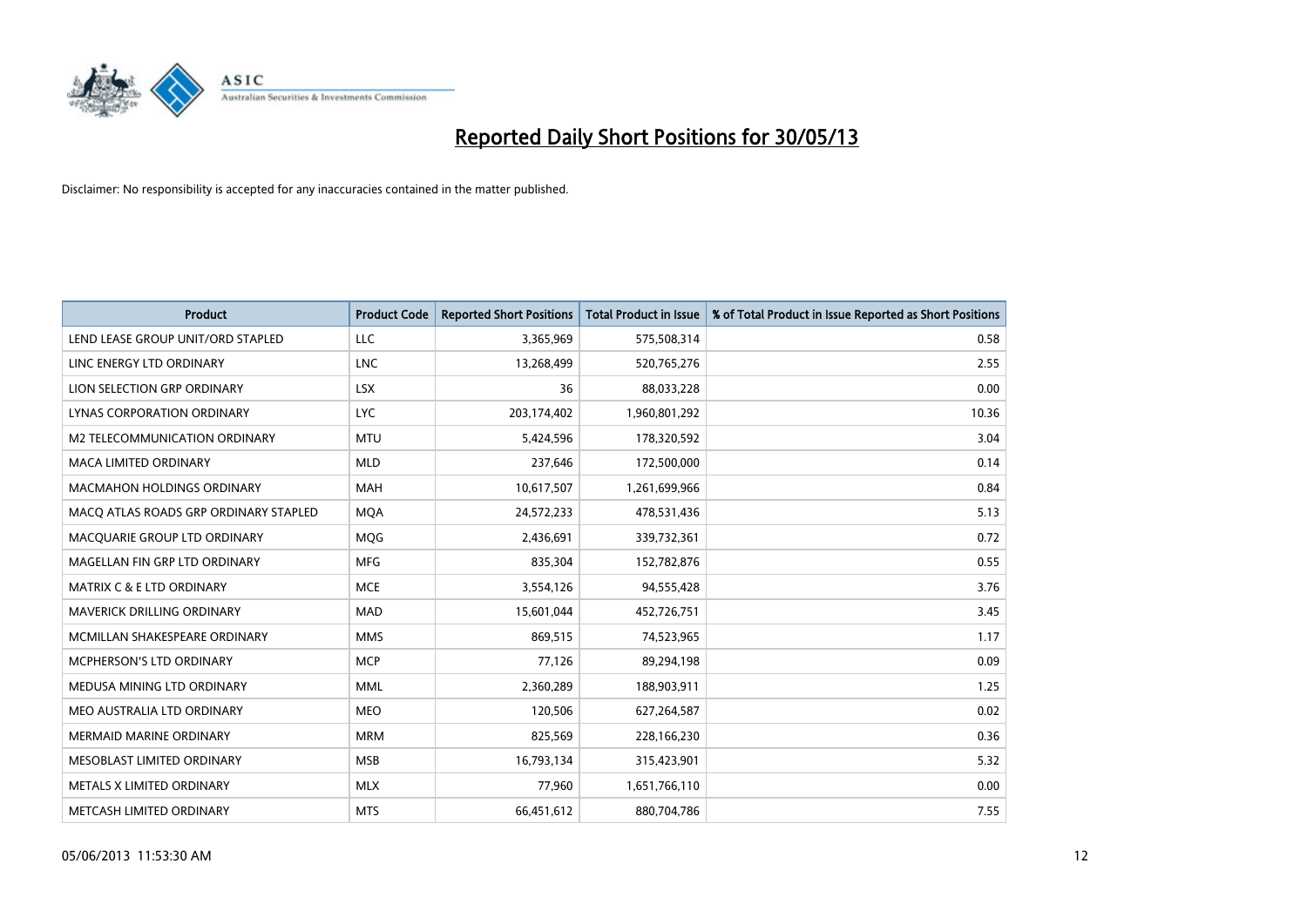

| <b>Product</b>                    | <b>Product Code</b> | <b>Reported Short Positions</b> | <b>Total Product in Issue</b> | % of Total Product in Issue Reported as Short Positions |
|-----------------------------------|---------------------|---------------------------------|-------------------------------|---------------------------------------------------------|
| MICLYN EXP OFFSHR ORDINARY        | <b>MIO</b>          | 606,612                         | 281,536,912                   | 0.22                                                    |
| MIGHTY RIVER POWER ORDINARY       | <b>MYT</b>          | 496,446                         | 1,400,000,094                 | 0.04                                                    |
| MILTON CORPORATION ORDINARY       | <b>MLT</b>          | 12,800                          | 122,147,119                   | 0.01                                                    |
| MINCOR RESOURCES NL ORDINARY      | <b>MCR</b>          | 2,822,277                       | 188,208,274                   | 1.50                                                    |
| MINERAL DEPOSITS ORDINARY         | <b>MDL</b>          | 2,940,155                       | 83,538,786                    | 3.52                                                    |
| MINERAL RESOURCES, ORDINARY       | <b>MIN</b>          | 5,909,084                       | 185,987,992                   | 3.18                                                    |
| MIRABELA NICKEL LTD ORDINARY      | <b>MBN</b>          | 25,941,599                      | 876,765,094                   | 2.96                                                    |
| MIRVAC GROUP STAPLED SECURITIES   | <b>MGR</b>          | 6,795,440                       | 3,662,714,758                 | 0.19                                                    |
| MOLOPO ENERGY LTD ORDINARY        | <b>MPO</b>          | 1,498,438                       | 246,371,894                   | 0.61                                                    |
| MONADELPHOUS GROUP ORDINARY       | <b>MND</b>          | 9,423,687                       | 90,940,258                    | 10.36                                                   |
| MORTGAGE CHOICE LTD ORDINARY      | MOC                 | 1,521,771                       | 123,431,282                   | 1.23                                                    |
| <b>MOUNT GIBSON IRON ORDINARY</b> | <b>MGX</b>          | 21,156,574                      | 1,090,584,232                 | 1.94                                                    |
| MULTIPLEX SITES SITES             | <b>MXUPA</b>        | 937                             | 4,500,000                     | 0.02                                                    |
| MURCHISON METALS LTD ORDINARY     | <b>MMX</b>          | 3,583,044                       | 450,497,346                   | 0.80                                                    |
| MYER HOLDINGS LTD ORDINARY        | <b>MYR</b>          | 75,127,694                      | 583,594,551                   | 12.87                                                   |
| NATIONAL AUST, BANK ORDINARY      | <b>NAB</b>          | 7,250,934                       | 2,342,421,436                 | 0.31                                                    |
| NAVITAS LIMITED ORDINARY          | <b>NVT</b>          | 13,784,330                      | 375,367,918                   | 3.67                                                    |
| NEON ENERGY LIMITED ORDINARY      | <b>NEN</b>          | 1,082,285                       | 549,937,848                   | 0.20                                                    |
| NEW HOPE CORPORATION ORDINARY     | <b>NHC</b>          | 2,380,274                       | 830,563,352                   | 0.29                                                    |
| NEW STANDARD ENERGY ORDINARY      | <b>NSE</b>          | 433,253                         | 305,331,847                   | 0.14                                                    |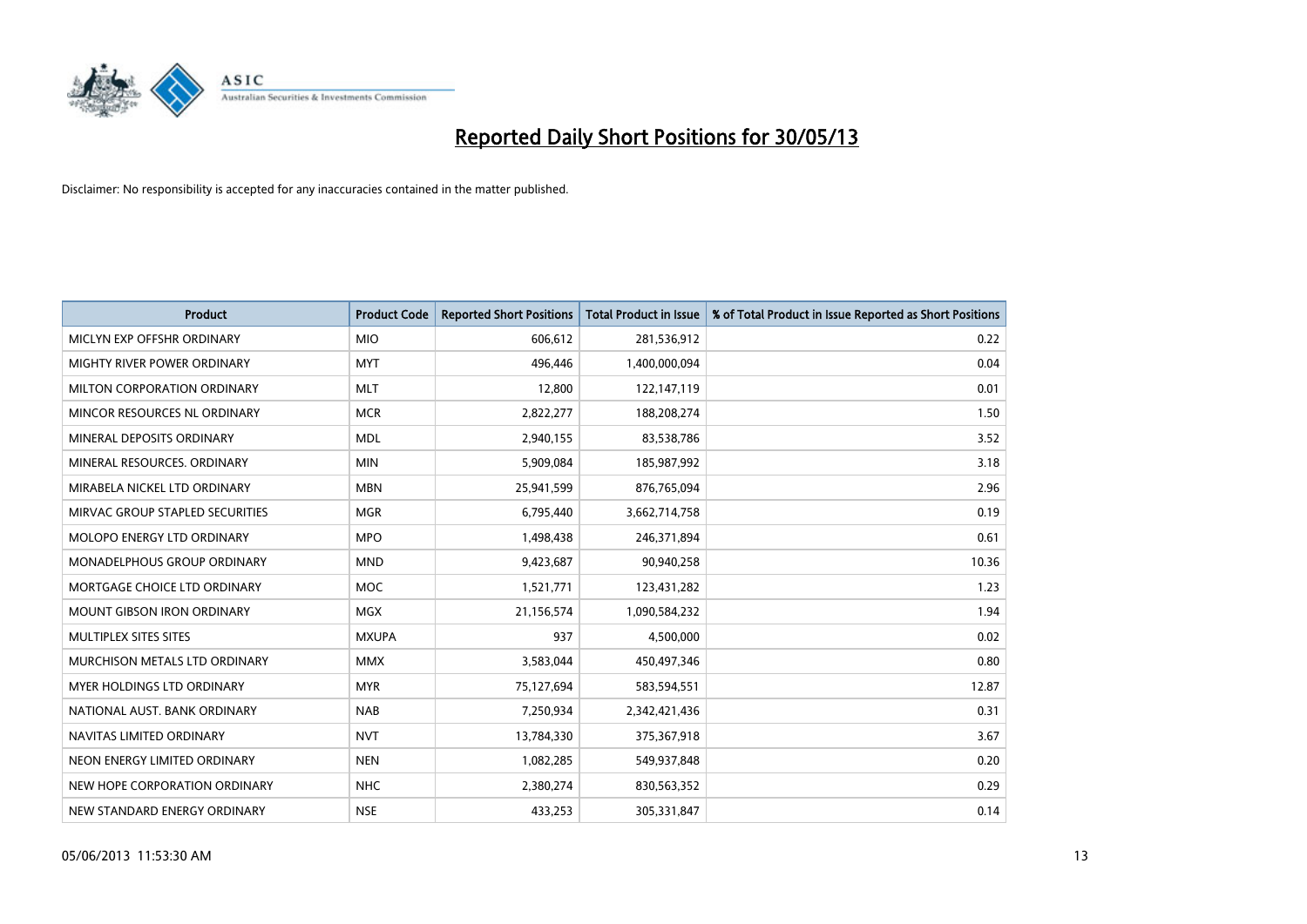

| <b>Product</b>                        | <b>Product Code</b> | <b>Reported Short Positions</b> | <b>Total Product in Issue</b> | % of Total Product in Issue Reported as Short Positions |
|---------------------------------------|---------------------|---------------------------------|-------------------------------|---------------------------------------------------------|
| NEWCREST MINING ORDINARY              | <b>NCM</b>          | 5,942,876                       | 766,510,971                   | 0.78                                                    |
| NEWS CORP A NON-VOTING CDI            | <b>NWSLV</b>        | 2,342,460                       | 1,516,496,454                 | 0.15                                                    |
| NEWS CORP B VOTING CDI                | <b>NWS</b>          | 511,034                         | 798,520,953                   | 0.06                                                    |
| NEXTDC LIMITED ORDINARY               | <b>NXT</b>          | 5,325,594                       | 173,102,288                   | 3.08                                                    |
| NEXUS ENERGY LIMITED ORDINARY         | <b>NXS</b>          | 13,904,051                      | 1,329,821,159                 | 1.05                                                    |
| NIB HOLDINGS LIMITED ORDINARY         | <b>NHF</b>          | 284,033                         | 439,004,182                   | 0.06                                                    |
| NIDO PETROLEUM ORDINARY               | <b>NDO</b>          | 42,400                          | 2,044,984,301                 | 0.00                                                    |
| NOBLE MINERAL RES ORDINARY            | <b>NMG</b>          | 2,385,726                       | 666,397,952                   | 0.36                                                    |
| NORFOLK GROUP ORDINARY                | <b>NFK</b>          | 400,050                         | 158,890,730                   | 0.25                                                    |
| NORTHERN IRON LTD ORDINARY            | <b>NFE</b>          | 2,168,179                       | 484,405,314                   | 0.45                                                    |
| NORTHERN STAR ORDINARY                | <b>NST</b>          | 5,855,962                       | 424,279,762                   | 1.38                                                    |
| NRW HOLDINGS LIMITED ORDINARY         | <b>NWH</b>          | 27,161,868                      | 278,888,011                   | 9.74                                                    |
| NUCOAL RESOURCES LTD ORDINARY         | <b>NCR</b>          | 150,000                         | 768,612,354                   | 0.02                                                    |
| NUFARM LIMITED ORDINARY               | <b>NUF</b>          | 9,530,745                       | 262,954,040                   | 3.62                                                    |
| NUPLEX INDUSTRIES ORDINARY            | <b>NPX</b>          | 35,982                          | 198,125,827                   | 0.02                                                    |
| OCEANAGOLD CORP. CHESS DEPOSITARY INT | <b>OGC</b>          | 845,936                         | 293,517,918                   | 0.29                                                    |
| OIL SEARCH LTD ORDINARY               | OSH                 | 20,205,140                      | 1,340,018,530                 | 1.51                                                    |
| OM HOLDINGS LIMITED ORDINARY          | OMH                 | 3,289,785                       | 673,423,337                   | 0.49                                                    |
| ORICA LIMITED ORDINARY                | ORI                 | 5,450,818                       | 366,868,401                   | 1.49                                                    |
| ORIGIN ENERGY ORDINARY                | <b>ORG</b>          | 14,339,300                      | 1,097,938,465                 | 1.31                                                    |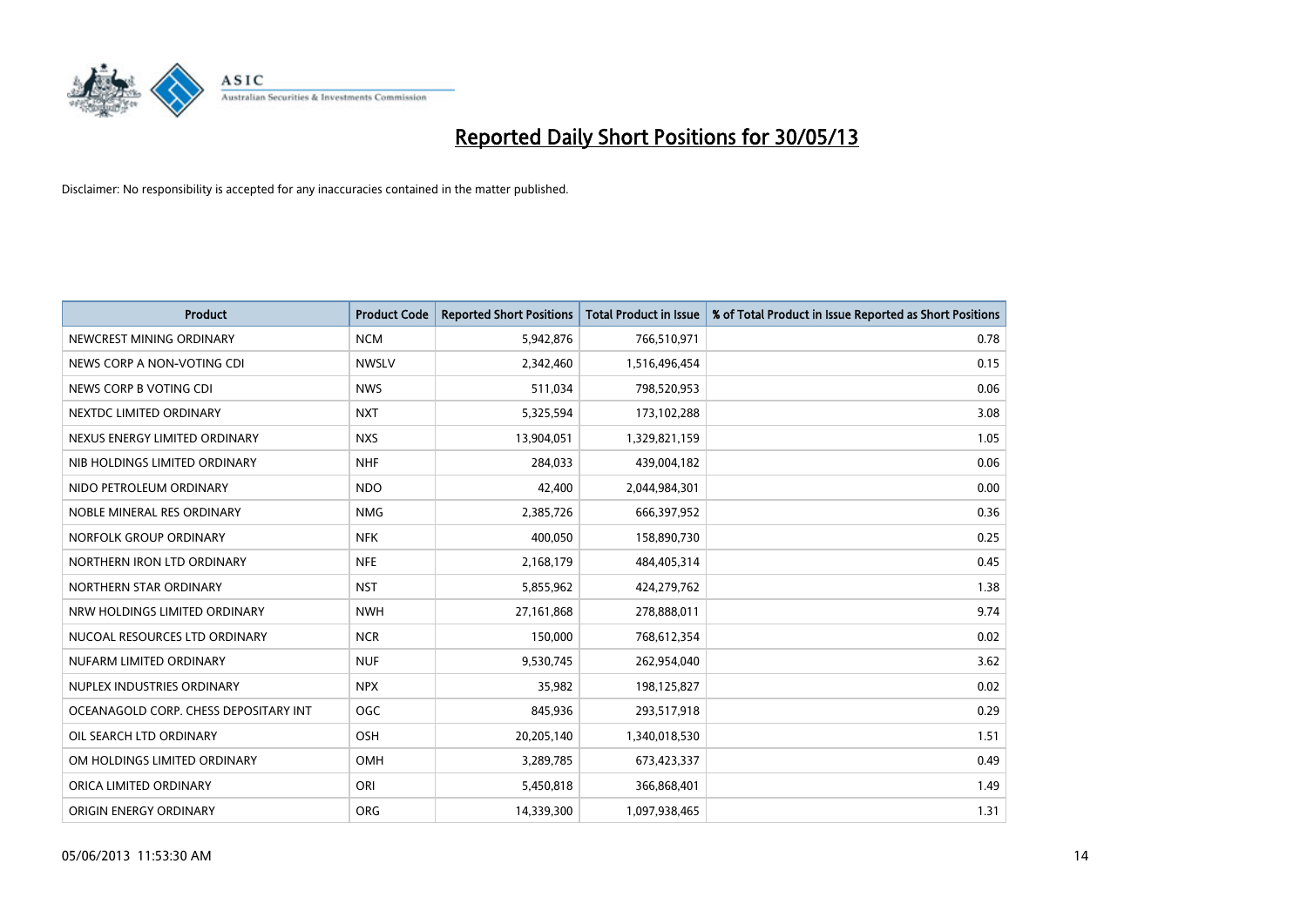

| <b>Product</b>                 | <b>Product Code</b> | <b>Reported Short Positions</b> | <b>Total Product in Issue</b> | % of Total Product in Issue Reported as Short Positions |
|--------------------------------|---------------------|---------------------------------|-------------------------------|---------------------------------------------------------|
| OROCOBRE LIMITED ORDINARY      | <b>ORE</b>          | 626,376                         | 117,745,140                   | 0.53                                                    |
| OROTONGROUP LIMITED ORDINARY   | <b>ORL</b>          | 244,524                         | 40,880,902                    | 0.60                                                    |
| ORPHEUS ENERGY LTD ORDINARY    | <b>OEG</b>          | 67,200                          | 130,475,919                   | 0.05                                                    |
| <b>OZ MINERALS ORDINARY</b>    | OZL                 | 15,747,285                      | 303,470,022                   | 5.19                                                    |
| <b>PACIFIC BRANDS ORDINARY</b> | <b>PBG</b>          | 14,834,722                      | 912,915,695                   | 1.62                                                    |
| PALADIN ENERGY LTD ORDINARY    | PDN                 | 107,744,881                     | 837,187,808                   | 12.87                                                   |
| PANAUST LIMITED ORDINARY       | <b>PNA</b>          | 8,417,111                       | 619,084,930                   | 1.36                                                    |
| PANORAMIC RESOURCES ORDINARY   | <b>PAN</b>          | 2,054,895                       | 256,899,729                   | 0.80                                                    |
| PAPERLINX LIMITED ORDINARY     | <b>PPX</b>          | 47,901                          | 609,280,761                   | 0.01                                                    |
| PAPILLON RES LTD ORDINARY      | PIR                 | 1,921,574                       | 336,978,210                   | 0.57                                                    |
| PATTIES FOODS LTD ORDINARY     | PFL                 | 5,427                           | 139,065,639                   | 0.00                                                    |
| PEET LIMITED ORDINARY          | <b>PPC</b>          | 3,814,318                       | 429,008,507                   | 0.89                                                    |
| PERILYA LIMITED ORDINARY       | PEM                 | 1,113,494                       | 769,316,426                   | 0.14                                                    |
| PERPETUAL LIMITED ORDINARY     | <b>PPT</b>          | 1,615,349                       | 41,980,678                    | 3.85                                                    |
| PERSEUS MINING LTD ORDINARY    | PRU                 | 12,538,889                      | 457,962,088                   | 2.74                                                    |
| PHARMAXIS LTD ORDINARY         | <b>PXS</b>          | 8,927,744                       | 308,543,389                   | 2.89                                                    |
| PLATINUM ASSET ORDINARY        | <b>PTM</b>          | 666,951                         | 577,895,695                   | 0.12                                                    |
| PLATINUM AUSTRALIA ORDINARY    | <b>PLA</b>          | 836,127                         | 504,968,043                   | 0.17                                                    |
| PMI GOLD CORP CDI 1:1          | <b>PVM</b>          | 232,274                         | 154,140,766                   | 0.15                                                    |
| PMP LIMITED ORDINARY           | <b>PMP</b>          | 37,844                          | 323,781,124                   | 0.01                                                    |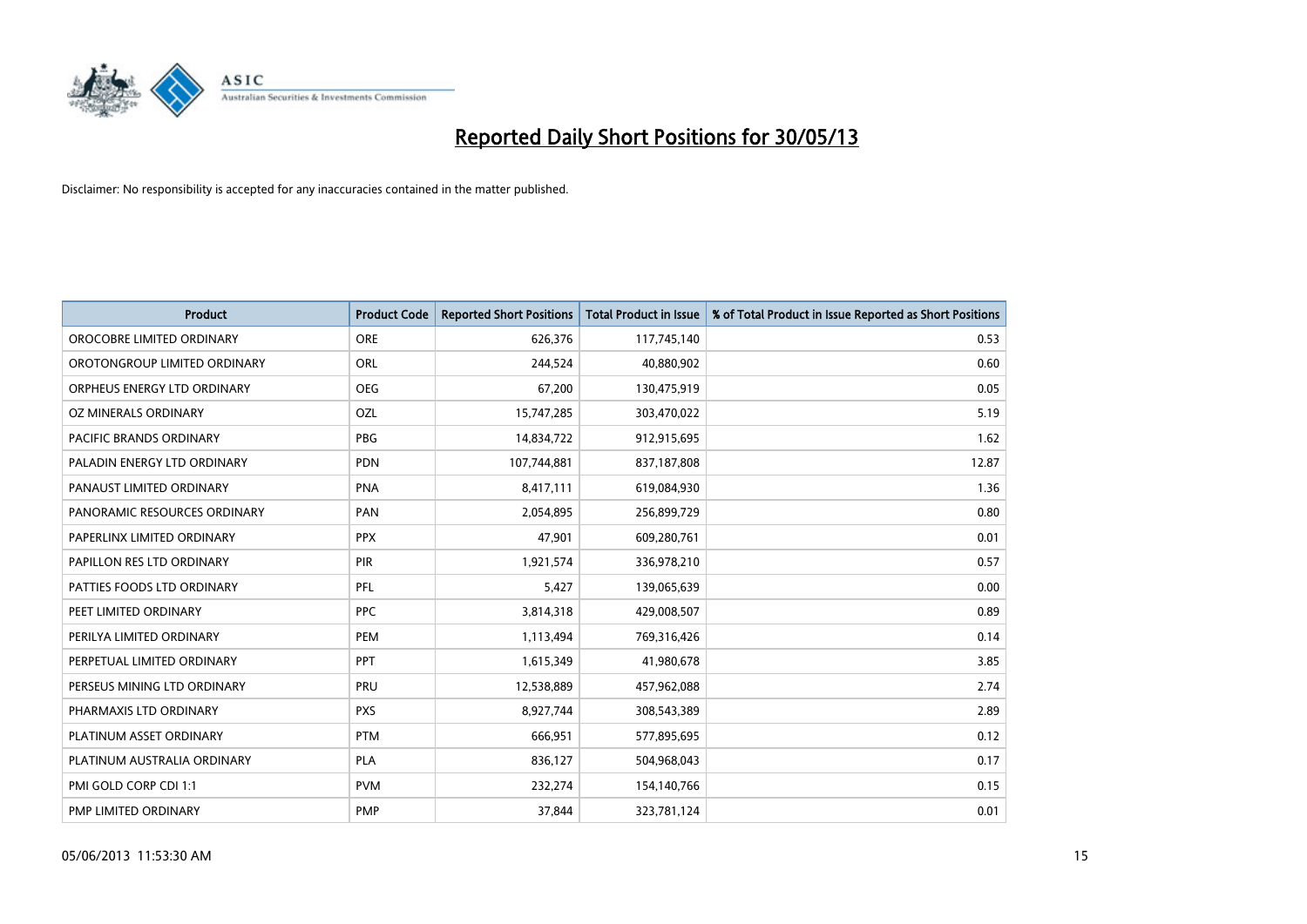

| <b>Product</b>                    | <b>Product Code</b> | <b>Reported Short Positions</b> | <b>Total Product in Issue</b> | % of Total Product in Issue Reported as Short Positions |
|-----------------------------------|---------------------|---------------------------------|-------------------------------|---------------------------------------------------------|
| PRANA BIOTECHNOLOGY ORDINARY      | PBT                 | 76,260                          | 381,610,426                   | 0.02                                                    |
| PREMIER INVESTMENTS ORDINARY      | <b>PMV</b>          | 253,683                         | 155,260,478                   | 0.16                                                    |
| PRIMA BIOMED LTD ORDINARY         | <b>PRR</b>          | 343,262                         | 1,143,146,838                 | 0.03                                                    |
| PRIMARY HEALTH CARE ORDINARY      | <b>PRY</b>          | 13,131,432                      | 503,921,941                   | 2.61                                                    |
| PRIME MEDIA GRP LTD ORDINARY      | <b>PRT</b>          | 10,393                          | 366,330,303                   | 0.00                                                    |
| PRIMEAG AUSTRALIA ORDINARY        | PAG                 | 36,341                          | 266,394,444                   | 0.01                                                    |
| PROGRAMMED ORDINARY               | <b>PRG</b>          | 175,921                         | 118,179,696                   | 0.15                                                    |
| PURA VIDA ENERGY NL ORDINARY      | <b>PVD</b>          | 43,000                          | 76,303,514                    | 0.06                                                    |
| <b>QANTAS AIRWAYS ORDINARY</b>    | QAN                 | 14,829,436                      | 2,241,745,788                 | 0.66                                                    |
| OBE INSURANCE GROUP ORDINARY      | <b>OBE</b>          | 40,449,225                      | 1,200,007,416                 | 3.37                                                    |
| ORXPHARMA LTD ORDINARY            | <b>QRX</b>          | 801,763                         | 144,648,106                   | 0.55                                                    |
| <b>QUBE HOLDINGS LTD ORDINARY</b> | QUB                 | 11,933,665                      | 928,965,547                   | 1.28                                                    |
| RAMELIUS RESOURCES ORDINARY       | <b>RMS</b>          | 6,289,982                       | 337,686,949                   | 1.86                                                    |
| RAMSAY HEALTH CARE ORDINARY       | <b>RHC</b>          | 1,682,322                       | 202,081,252                   | 0.83                                                    |
| RANGE RESOURCES LTD ORDINARY      | <b>RRS</b>          | 44,458                          | 2,853,862,345                 | 0.00                                                    |
| <b>RCR TOMLINSON ORDINARY</b>     | <b>RCR</b>          | 766,236                         | 132,431,265                   | 0.58                                                    |
| <b>REA GROUP ORDINARY</b>         | <b>REA</b>          | 52,506                          | 131,714,699                   | 0.04                                                    |
| RECKON LIMITED ORDINARY           | <b>RKN</b>          | 451,000                         | 129,488,015                   | 0.35                                                    |
| <b>RED 5 LIMITED ORDINARY</b>     | <b>RED</b>          | 789,746                         | 135,488,008                   | 0.58                                                    |
| RED FORK ENERGY ORDINARY          | <b>RFE</b>          | 4,837,765                       | 388,551,719                   | 1.25                                                    |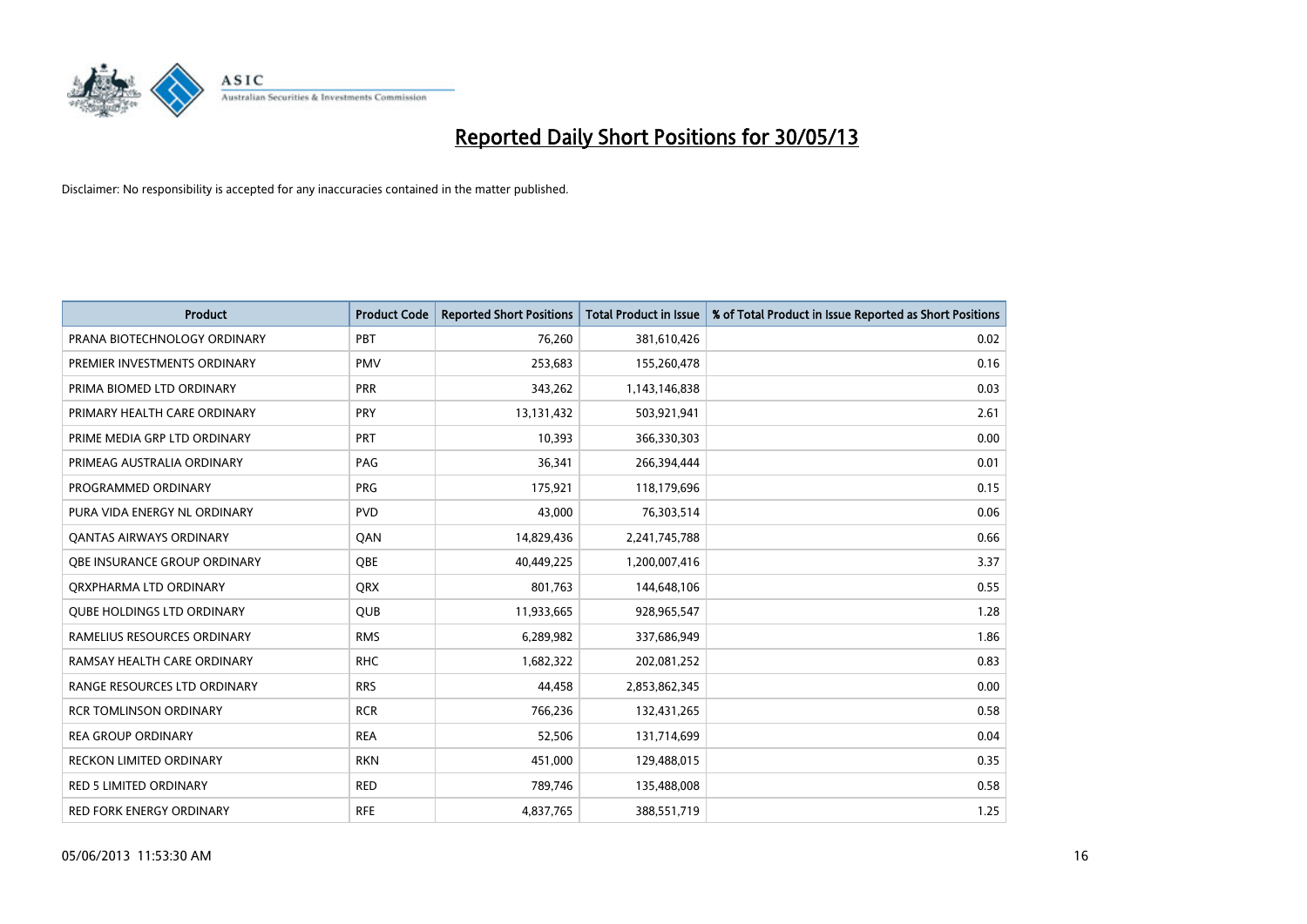

| Product                            | <b>Product Code</b> | <b>Reported Short Positions</b> | <b>Total Product in Issue</b> | % of Total Product in Issue Reported as Short Positions |
|------------------------------------|---------------------|---------------------------------|-------------------------------|---------------------------------------------------------|
| REDBANK ENERGY LTD ORDINARY        | <b>AEI</b>          | 13                              | 786,287                       | 0.00                                                    |
| <b>REDFLEX HOLDINGS ORDINARY</b>   | <b>RDF</b>          | 13,855                          | 110,762,310                   | 0.01                                                    |
| REECE AUSTRALIA LTD. ORDINARY      | <b>REH</b>          | 476                             | 99,600,000                    | 0.00                                                    |
| REGIS RESOURCES ORDINARY           | <b>RRL</b>          | 16,826,624                      | 475,624,137                   | 3.54                                                    |
| RESMED INC CDI 10:1                | <b>RMD</b>          | 12,480,515                      | 1,556,242,300                 | 0.80                                                    |
| <b>RESOLUTE MINING ORDINARY</b>    | <b>RSG</b>          | 1,698,949                       | 643,094,224                   | 0.26                                                    |
| RESOURCE GENERATION ORDINARY       | <b>RES</b>          | 170,072                         | 284,698,002                   | 0.06                                                    |
| RETAIL FOOD GROUP ORDINARY         | <b>RFG</b>          | 1,193,768                       | 130,277,856                   | 0.92                                                    |
| REX MINERALS LIMITED ORDINARY      | <b>RXM</b>          | 2,681,430                       | 188,907,284                   | 1.42                                                    |
| RHG LIMITED ORDINARY               | <b>RHG</b>          | 11,063                          | 308,483,177                   | 0.00                                                    |
| RIALTO ENERGY ORDINARY             | <b>RIA</b>          | 41                              | 682,929,991                   | 0.00                                                    |
| <b>RIDLEY CORPORATION ORDINARY</b> | <b>RIC</b>          | 1,022,125                       | 307,817,071                   | 0.33                                                    |
| RIO TINTO LIMITED ORDINARY         | <b>RIO</b>          | 6,910,194                       | 435,758,720                   | 1.59                                                    |
| ROC OIL COMPANY ORDINARY           | <b>ROC</b>          | 1,639,051                       | 683,235,552                   | 0.24                                                    |
| <b>RURALCO HOLDINGS ORDINARY</b>   | <b>RHL</b>          | 12,000                          | 55,019,284                    | 0.02                                                    |
| SAI GLOBAL LIMITED ORDINARY        | SAI                 | 14,462,760                      | 209,440,120                   | 6.91                                                    |
| SALMAT LIMITED ORDINARY            | <b>SLM</b>          | 107,527                         | 159,812,799                   | 0.07                                                    |
| SAMSON OIL & GAS LTD ORDINARY      | SSN                 | 525,000                         | 2,114,831,858                 | 0.02                                                    |
| SANDFIRE RESOURCES ORDINARY        | <b>SFR</b>          | 4,382,510                       | 153,650,968                   | 2.85                                                    |
| <b>SANTOS LTD ORDINARY</b>         | <b>STO</b>          | 1,684,542                       | 964,313,773                   | 0.17                                                    |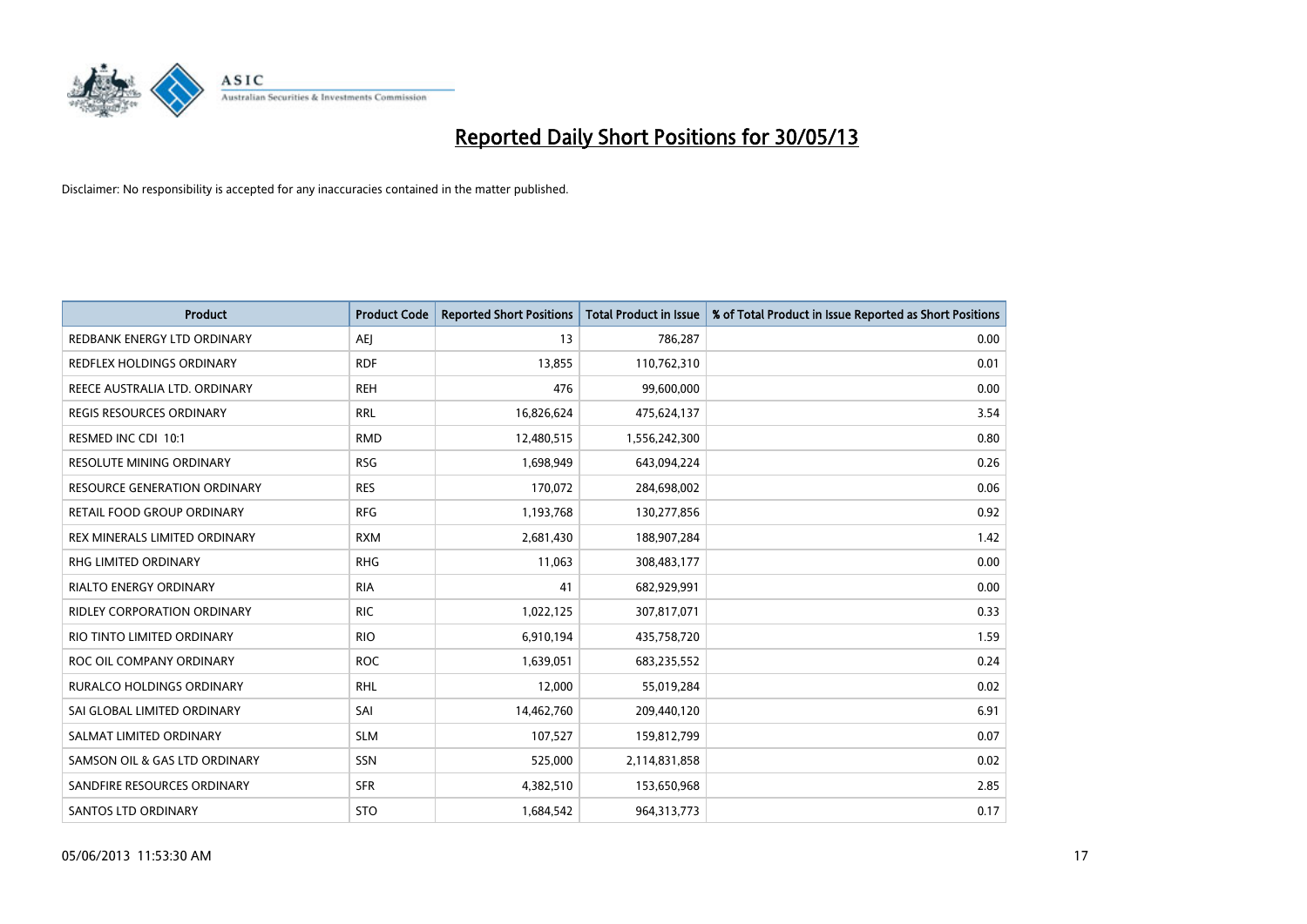

| <b>Product</b>                           | <b>Product Code</b> | <b>Reported Short Positions</b> | <b>Total Product in Issue</b> | % of Total Product in Issue Reported as Short Positions |
|------------------------------------------|---------------------|---------------------------------|-------------------------------|---------------------------------------------------------|
| SARACEN MINERAL ORDINARY                 | <b>SAR</b>          | 17,211,395                      | 595,263,186                   | 2.89                                                    |
| SCA PROPERTY GROUP STAPLED SECURITIES    | SCP                 | 32,502,660                      | 585,455,114                   | 5.55                                                    |
| SEDGMAN LIMITED ORDINARY                 | <b>SDM</b>          | 984,960                         | 220,368,310                   | 0.45                                                    |
| SEEK LIMITED ORDINARY                    | <b>SEK</b>          | 16,506,543                      | 337,833,019                   | 4.89                                                    |
| SELECT HARVESTS ORDINARY                 | SHV                 | 124,109                         | 57,462,851                    | 0.22                                                    |
| SENEX ENERGY LIMITED ORDINARY            | SXY                 | 16,039,406                      | 1,140,804,837                 | 1.41                                                    |
| SERVCORP LIMITED ORDINARY                | SRV                 | 1,119                           | 98,432,275                    | 0.00                                                    |
| SERVICE STREAM ORDINARY                  | <b>SSM</b>          | 639,678                         | 283,418,867                   | 0.23                                                    |
| SEVEN GROUP HOLDINGS ORDINARY            | <b>SVW</b>          | 2,833,483                       | 308,160,281                   | 0.92                                                    |
| SEVEN WEST MEDIA LTD ORDINARY            | <b>SWM</b>          | 8,720,505                       | 999,160,872                   | 0.87                                                    |
| SHINE CORPORATE ORDINARY                 | SHI                 | 40,000                          | 155,000,000                   | 0.03                                                    |
| SIGMA PHARMACEUTICAL ORDINARY            | <b>SIP</b>          | 8,957,585                       | 1,142,079,824                 | 0.78                                                    |
| SILEX SYSTEMS ORDINARY                   | <b>SLX</b>          | 1,694,593                       | 170,249,150                   | 1.00                                                    |
| SILVER CHEF LIMITED ORDINARY             | SIV                 | 6,672                           | 28,762,745                    | 0.02                                                    |
| SILVER LAKE RESOURCE ORDINARY            | <b>SLR</b>          | 3,486,280                       | 379,048,750                   | 0.92                                                    |
| SIMS METAL MGMT LTD ORDINARY             | SGM                 | 11,781,675                      | 204,309,387                   | 5.77                                                    |
| SINGAPORE TELECOMM. CHESS DEPOSITARY INT | SGT                 | 1,023,812                       | 190,299,121                   | 0.54                                                    |
| SIRIUS RESOURCES NL ORDINARY             | <b>SIR</b>          | 1,779,670                       | 224,870,167                   | 0.79                                                    |
| SIRTEX MEDICAL ORDINARY                  | <b>SRX</b>          | 697,864                         | 55,768,136                    | 1.25                                                    |
| SKILLED GROUP LTD ORDINARY               | <b>SKE</b>          | 5,203,188                       | 233,533,526                   | 2.23                                                    |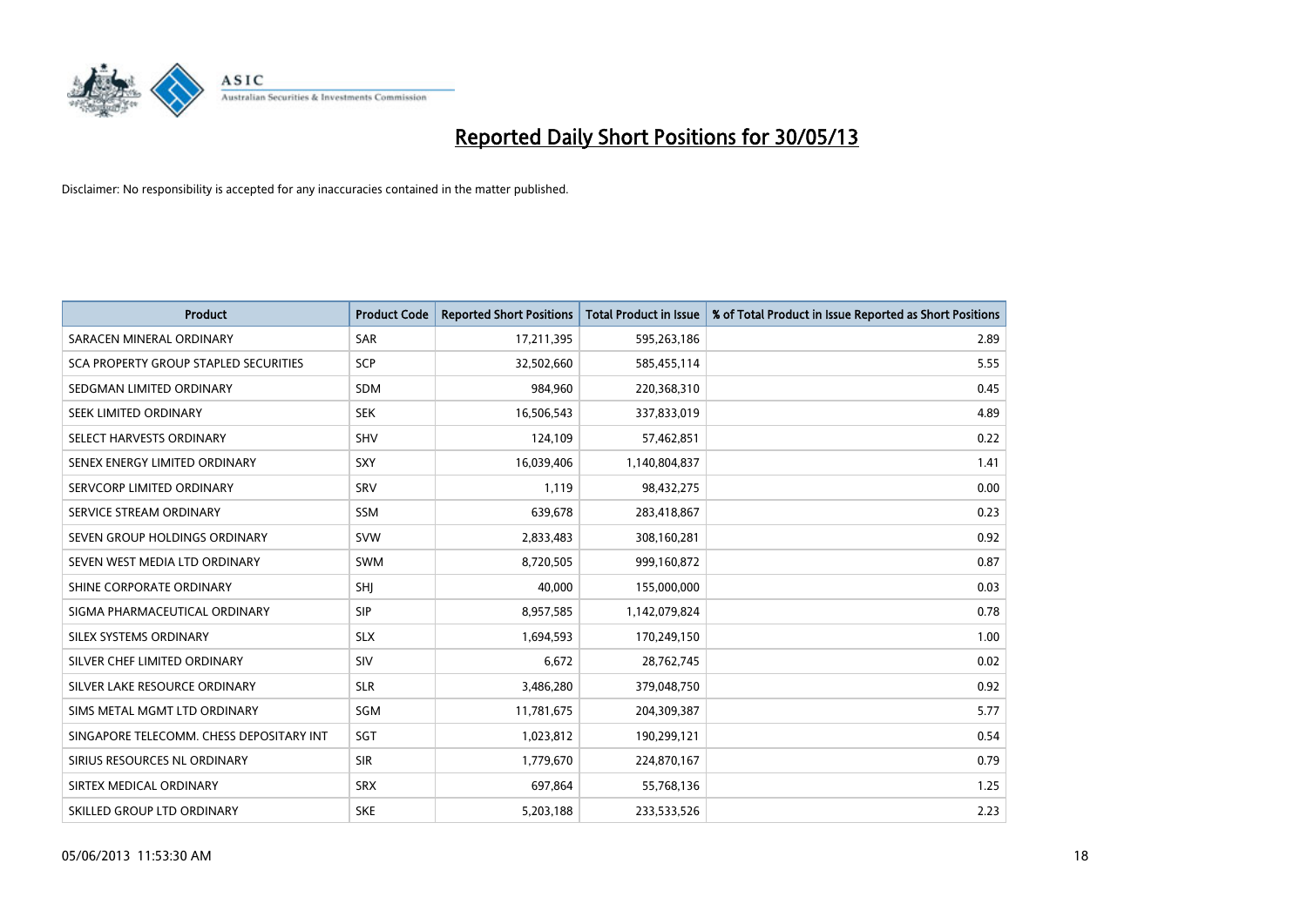

| <b>Product</b>                           | <b>Product Code</b> | <b>Reported Short Positions</b> | <b>Total Product in Issue</b> | % of Total Product in Issue Reported as Short Positions |
|------------------------------------------|---------------------|---------------------------------|-------------------------------|---------------------------------------------------------|
| <b>SKY NETWORK ORDINARY</b>              | <b>SKT</b>          | 186,120                         | 389,139,785                   | 0.05                                                    |
| <b>SLATER &amp; GORDON ORDINARY</b>      | SGH                 | 20,929                          | 194,073,908                   | 0.01                                                    |
| SMS MANAGEMENT, ORDINARY                 | <b>SMX</b>          | 2,143,003                       | 69,378,477                    | 3.09                                                    |
| SONIC HEALTHCARE ORDINARY                | <b>SHL</b>          | 8,507,058                       | 396,785,181                   | 2.14                                                    |
| SOUL PATTINSON (W.H) ORDINARY            | SOL                 | 14,338                          | 239,395,320                   | 0.01                                                    |
| SP AUSNET STAPLED SECURITIES             | <b>SPN</b>          | 17,125,929                      | 3,367,543,113                 | 0.51                                                    |
| SPARK INFRASTRUCTURE STAPLED NOTE & UNIT | SKI                 | 26,997,886                      | 1,326,734,264                 | 2.03                                                    |
| SPDR 200 FUND ETF UNITS                  | STW                 | 59,875                          | 45,551,346                    | 0.13                                                    |
| SPECIALTY FASHION ORDINARY               | SFH                 | 1,505,235                       | 192,236,121                   | 0.78                                                    |
| ST BARBARA LIMITED ORDINARY              | <b>SBM</b>          | 18,162,142                      | 488,074,077                   | 3.72                                                    |
| STARPHARMA HOLDINGS ORDINARY             | SPL                 | 13,234,683                      | 283,665,948                   | 4.67                                                    |
| STHN CROSS MEDIA ORDINARY                | <b>SXL</b>          | 6,974,382                       | 704,858,524                   | 0.99                                                    |
| STOCKLAND UNITS/ORD STAPLED              | SGP                 | 6,672,869                       | 2,305,750,747                 | 0.29                                                    |
| STRAITS RES LTD. ORDINARY                | SRQ                 | 54,860                          | 1,164,150,159                 | 0.00                                                    |
| STW COMMUNICATIONS ORDINARY              | SGN                 | 205,105                         | 403,828,512                   | 0.05                                                    |
| SUNCORP GROUP LTD ORDINARY               | <b>SUN</b>          | 3,320,692                       | 1,286,600,980                 | 0.26                                                    |
| SUNDANCE ENERGY ORDINARY                 | <b>SEA</b>          | 1,709,634                       | 402,425,140                   | 0.42                                                    |
| SUNDANCE RESOURCES ORDINARY              | <b>SDL</b>          | 45,911,997                      | 3,072,110,985                 | 1.49                                                    |
| SUNLAND GROUP LTD ORDINARY               | <b>SDG</b>          | 18,391                          | 189,417,674                   | 0.01                                                    |
| SUPER RET REP LTD ORDINARY               | SUL                 | 703,917                         | 196,472,811                   | 0.36                                                    |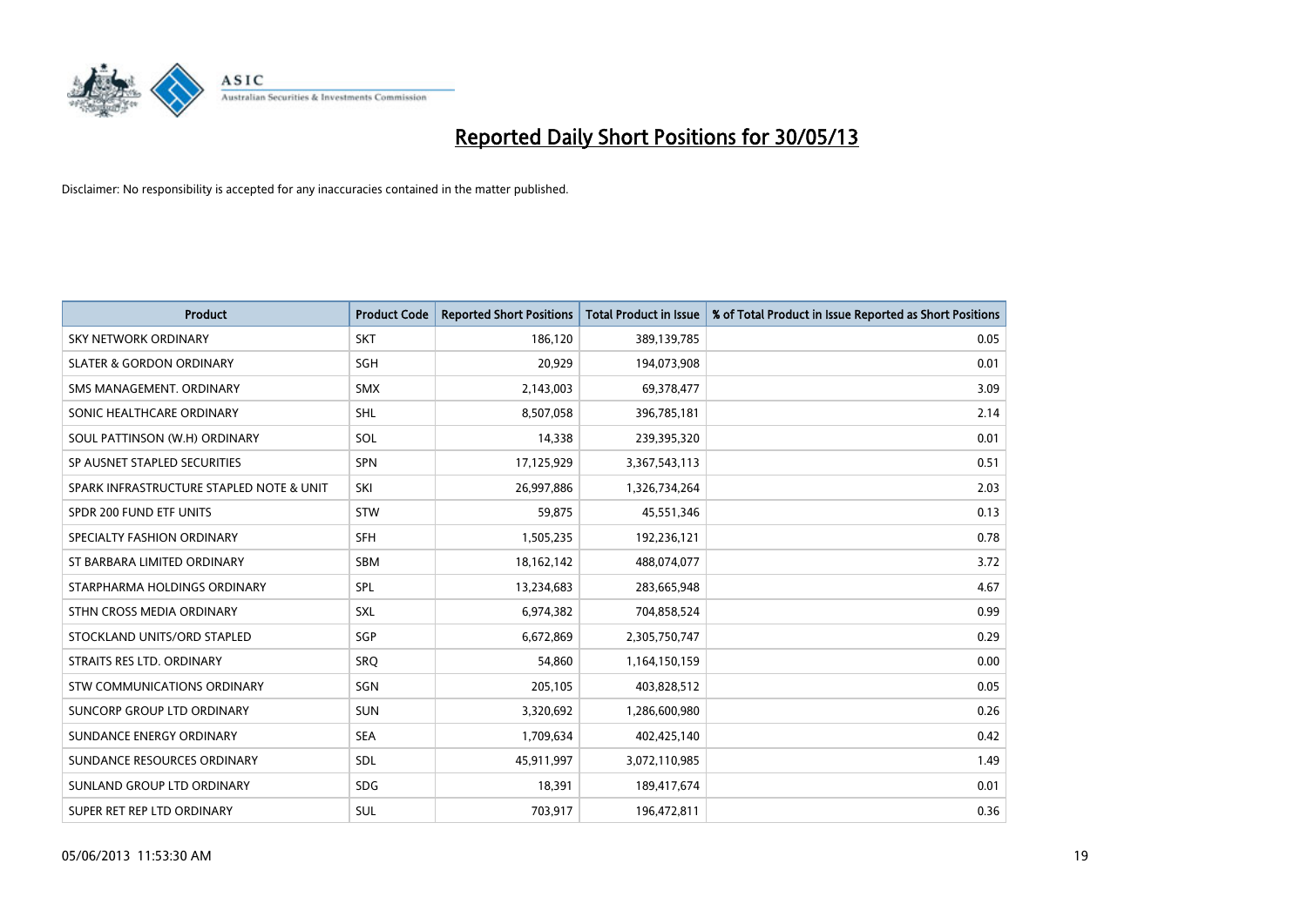

| <b>Product</b>                       | <b>Product Code</b> | <b>Reported Short Positions</b> | <b>Total Product in Issue</b> | % of Total Product in Issue Reported as Short Positions |
|--------------------------------------|---------------------|---------------------------------|-------------------------------|---------------------------------------------------------|
| SYD AIRPORT STAPLED US PROHIBIT.     | <b>SYD</b>          | 13,589,170                      | 1,861,210,782                 | 0.73                                                    |
| SYRAH RESOURCES ORDINARY             | <b>SYR</b>          | 593,511                         | 147,767,623                   | 0.40                                                    |
| <b>TABCORP HOLDINGS LTD ORDINARY</b> | <b>TAH</b>          | 11,012,811                      | 744,885,690                   | 1.48                                                    |
| TALON PETROLEUM LTD ORDINARY         | <b>TPD</b>          | 38,218                          | 102,135,433                   | 0.04                                                    |
| TANAMI GOLD NL ORDINARY              | <b>TAM</b>          | 545,068                         | 587,548,523                   | 0.09                                                    |
| TAP OIL LIMITED ORDINARY             | <b>TAP</b>          | 973,267                         | 241,608,606                   | 0.40                                                    |
| <b>TATTS GROUP LTD ORDINARY</b>      | <b>TTS</b>          | 12,909,638                      | 1,402,708,406                 | 0.92                                                    |
| TELECOM CORPORATION ORDINARY         | <b>TEL</b>          | 9,260,281                       | 1,817,088,869                 | 0.51                                                    |
| TELSTRA CORPORATION. ORDINARY        | <b>TLS</b>          | 20,393,133                      | 12,443,074,357                | 0.16                                                    |
| TEN NETWORK HOLDINGS ORDINARY        | <b>TEN</b>          | 75,814,781                      | 2,586,970,845                 | 2.93                                                    |
| TERANGA GOLD CORP CDI 1:1            | <b>TGZ</b>          | 5,247                           | 173,285,133                   | 0.00                                                    |
| THE REJECT SHOP ORDINARY             | <b>TRS</b>          | 1,619,646                       | 27,944,072                    | 5.80                                                    |
| THORN GROUP LIMITED ORDINARY         | <b>TGA</b>          | 83,664                          | 147,584,880                   | 0.06                                                    |
| <b>TIGER RESOURCES ORDINARY</b>      | <b>TGS</b>          | 3,398,727                       | 674,770,269                   | 0.50                                                    |
| TOLL HOLDINGS LTD ORDINARY           | <b>TOL</b>          | 28,566,845                      | 717,133,875                   | 3.98                                                    |
| TOX FREE SOLUTIONS ORDINARY          | <b>TOX</b>          | 991,067                         | 129,607,453                   | 0.76                                                    |
| TPG TELECOM LIMITED ORDINARY         | <b>TPM</b>          | 184,734                         | 793,808,141                   | 0.02                                                    |
| TRADE ME GROUP ORDINARY              | <b>TME</b>          | 434,497                         | 396,017,568                   | 0.11                                                    |
| <b>TRANSFIELD SERVICES ORDINARY</b>  | <b>TSE</b>          | 13,065,727                      | 512,457,716                   | 2.55                                                    |
| TRANSPACIFIC INDUST. ORDINARY        | <b>TPI</b>          | 1,520,073                       | 1,578,563,490                 | 0.10                                                    |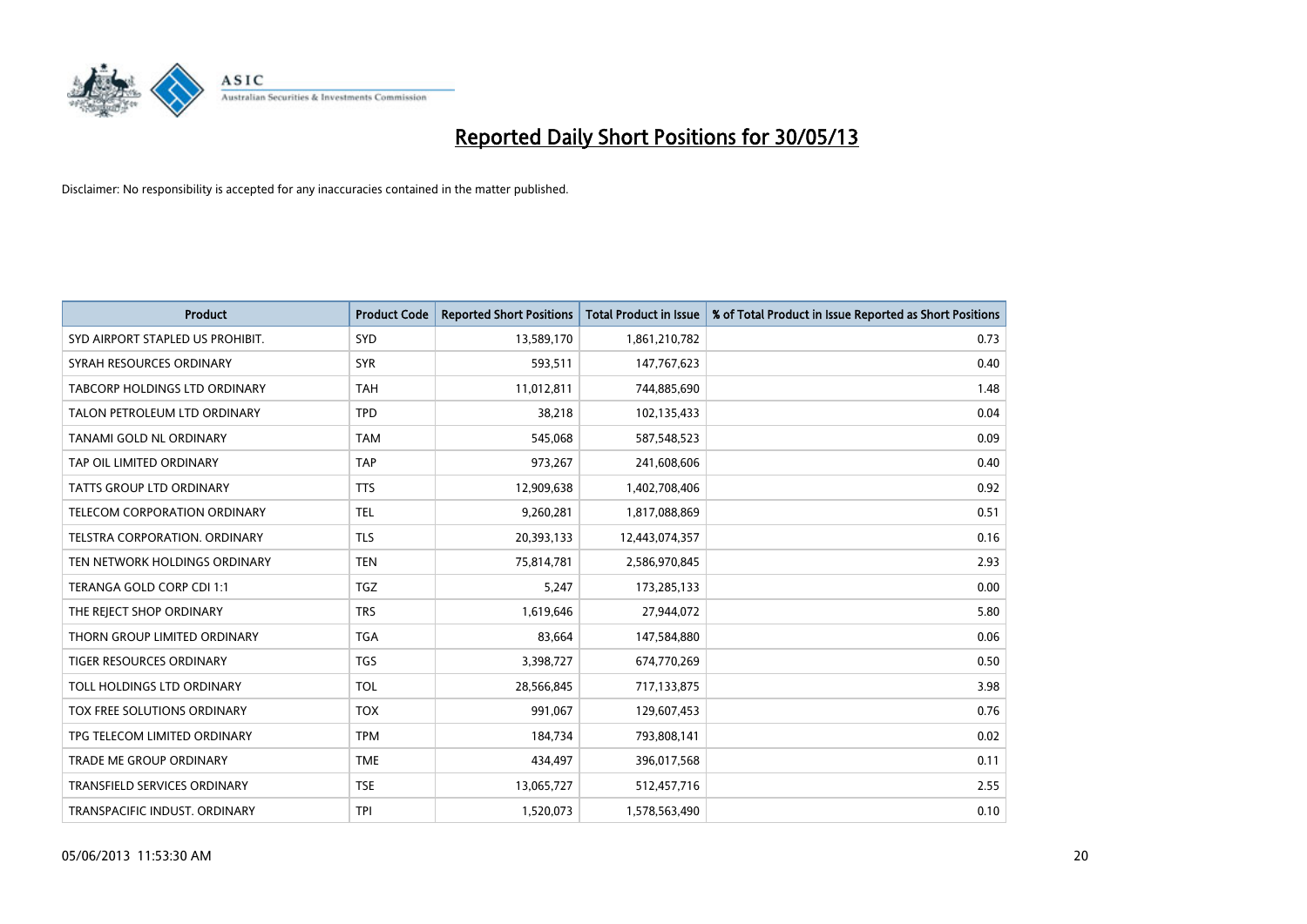

| <b>Product</b>                         | <b>Product Code</b> | <b>Reported Short Positions</b> | <b>Total Product in Issue</b> | % of Total Product in Issue Reported as Short Positions |
|----------------------------------------|---------------------|---------------------------------|-------------------------------|---------------------------------------------------------|
| TRANSURBAN GROUP TRIPLE STAPLED SEC.   | <b>TCL</b>          | 4,336,719                       | 1,481,594,818                 | 0.29                                                    |
| TREASURY WINE ESTATE ORDINARY          | <b>TWE</b>          | 15,811,680                      | 647,227,144                   | 2.44                                                    |
| TROY RESOURCES LTD ORDINARY            | <b>TRY</b>          | 4,169,251                       | 91,318,649                    | 4.57                                                    |
| <b>UGL LIMITED ORDINARY</b>            | UGL                 | 11,129,576                      | 166,511,240                   | 6.68                                                    |
| UNILIFE CORPORATION CDI 6:1            | <b>UNS</b>          | 2,800                           | 253,868,418                   | 0.00                                                    |
| UXC LIMITED ORDINARY                   | <b>UXC</b>          | 93,578                          | 308,806,649                   | 0.03                                                    |
| VIRGIN AUS HLDG LTD ORDINARY           | <b>VAH</b>          | 57,528,842                      | 2,581,231,776                 | 2.23                                                    |
| VNGD AUS SHARES ETF UNITS              | VAS                 | 772                             | 6,133,376                     | 0.01                                                    |
| <b>VOCUS COMMS LTD ORDINARY</b>        | <b>VOC</b>          | 112,010                         | 78,017,825                    | 0.14                                                    |
| WAM CAPITAL LIMITED ORDINARY           | <b>WAM</b>          | 310                             | 290,459,936                   | 0.00                                                    |
| <b>WATPAC LIMITED ORDINARY</b>         | <b>WTP</b>          | 114,917                         | 184,332,526                   | 0.06                                                    |
| <b>WDS LIMITED ORDINARY</b>            | <b>WDS</b>          | $\overline{7}$                  | 144,740,614                   | 0.00                                                    |
| <b>WEBIET LIMITED ORDINARY</b>         | <b>WEB</b>          | 599,753                         | 79,397,959                    | 0.76                                                    |
| WESFARMERS LIMITED ORDINARY            | <b>WES</b>          | 25,110,538                      | 1,006,665,540                 | 2.49                                                    |
| WESFARMERS LIMITED PARTIALLY PROTECTED | <b>WESN</b>         | 45,338                          | 150,528,058                   | 0.03                                                    |
| WESTERN AREAS LTD ORDINARY             | <b>WSA</b>          | 16,126,095                      | 196,843,803                   | 8.19                                                    |
| WESTERN DESERT RES. ORDINARY           | <b>WDR</b>          | 2,092,815                       | 360,853,631                   | 0.58                                                    |
| WESTFIELD GROUP ORD/UNIT STAPLED SEC   | <b>WDC</b>          | 4,298,458                       | 2,194,138,450                 | 0.20                                                    |
| WESTFIELD RETAIL TST UNIT STAPLED      | <b>WRT</b>          | 10,398,088                      | 3,054,166,195                 | 0.34                                                    |
| WESTPAC BANKING CORP ORDINARY          | <b>WBC</b>          | 14,599,604                      | 3,103,729,084                 | 0.47                                                    |